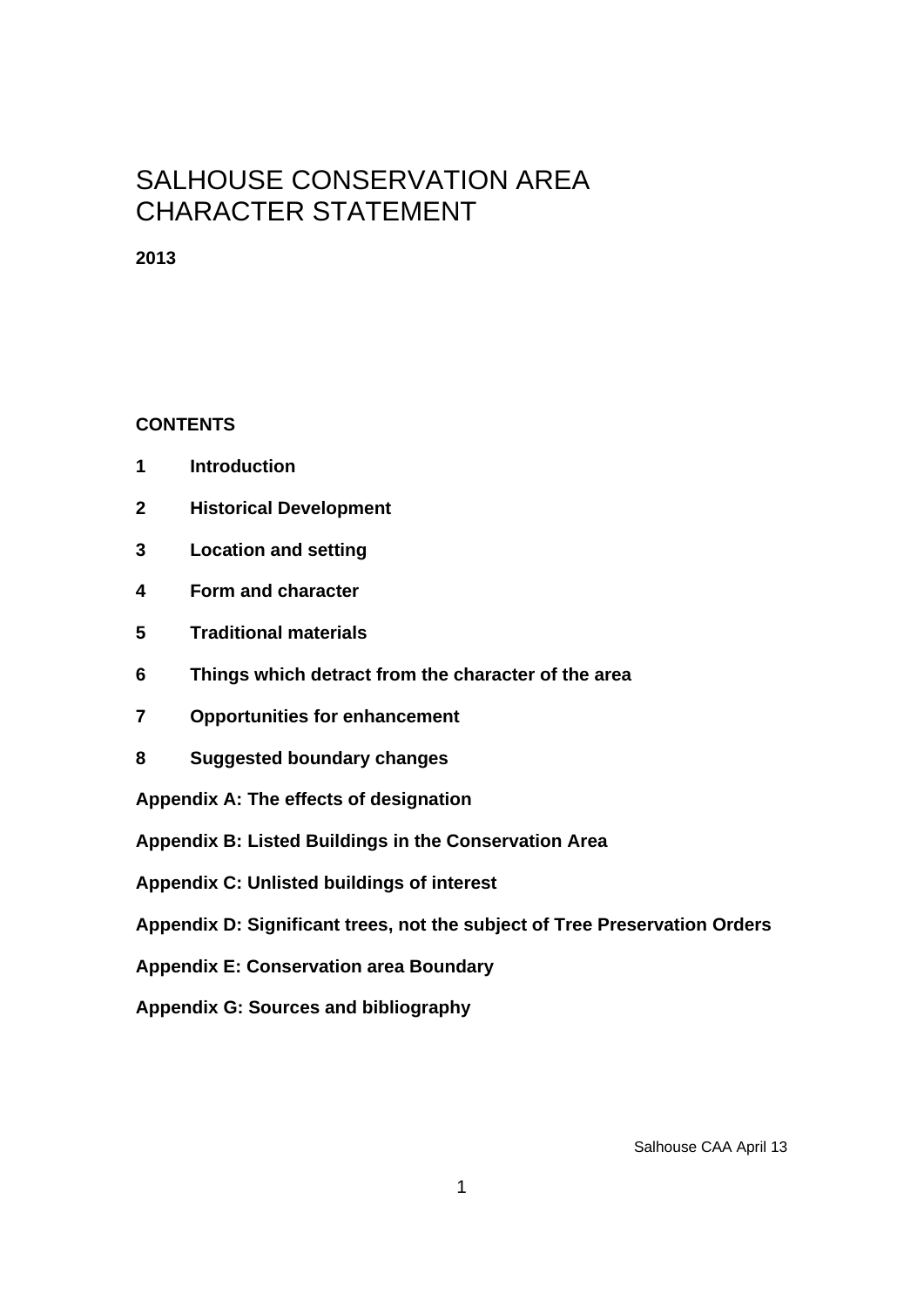## **1 INTRODUCTION**

A Conservation Area is defined as "an area of special architectural or historic interest, the character of which it is desirable to preserve or enhance". The conservation of the historic environment can enhance the quality of life of those who live or work in the area and, by attracting visitors, can benefit the local economy. Under the 1990 Planning (Listed Buildings and Conservation Areas) Act, Local Authorities are required to review existing Conservation Areas and, where appropriate, consider the designation of new ones.

Factors which contribute to the special quality of a Conservation Area may include:

- the architectural quality of the buildings themselves
- the materials of which they are made
- their relationship with one another and their setting in the landscape
- the character of the spaces between buildings, including walls, hedges, trees and
- ground surface materials
- views both within the area and from outside

The Salhouse Conservation Area was designated in 2003 and an illustrated report accompanied designation. Part of the conservation area to the north east, adjoining Salhouse Broad is in the Broads Authority Executive area. Broadland District Council and the Broads Authority are committed to the protection and enhancement of the historic environment of the area.

This statement identifies and reaffirms the special architectural and historic character of the area. It includes adjustments to the boundaries of the conservation area, principally to reflect changes in ownership since 2003. In addition it is suggested that the south western boundary be extended to include the whole of the historic parkland surrounding Salhouse Hall to safeguard the setting of the existing Conservation Area. The report also makes recommendations for the enhancement of the area.

The village at Salhouse is divided into two distinct parts; one area centered on Upper and Lower Street and the other on Norwich Road and Station Road. These areas are linked by a footpath which skirts the grounds of Salhouse Hall lying between the two. The conservation area does not cover the whole of the village, but it does include includes a number of distinct parts, each with its own character:

 The landscape area to the north east of Upper Street including the fringes of Salhouse Broad, Broad Farm and the agricultural land north of Upper Street; this adjoins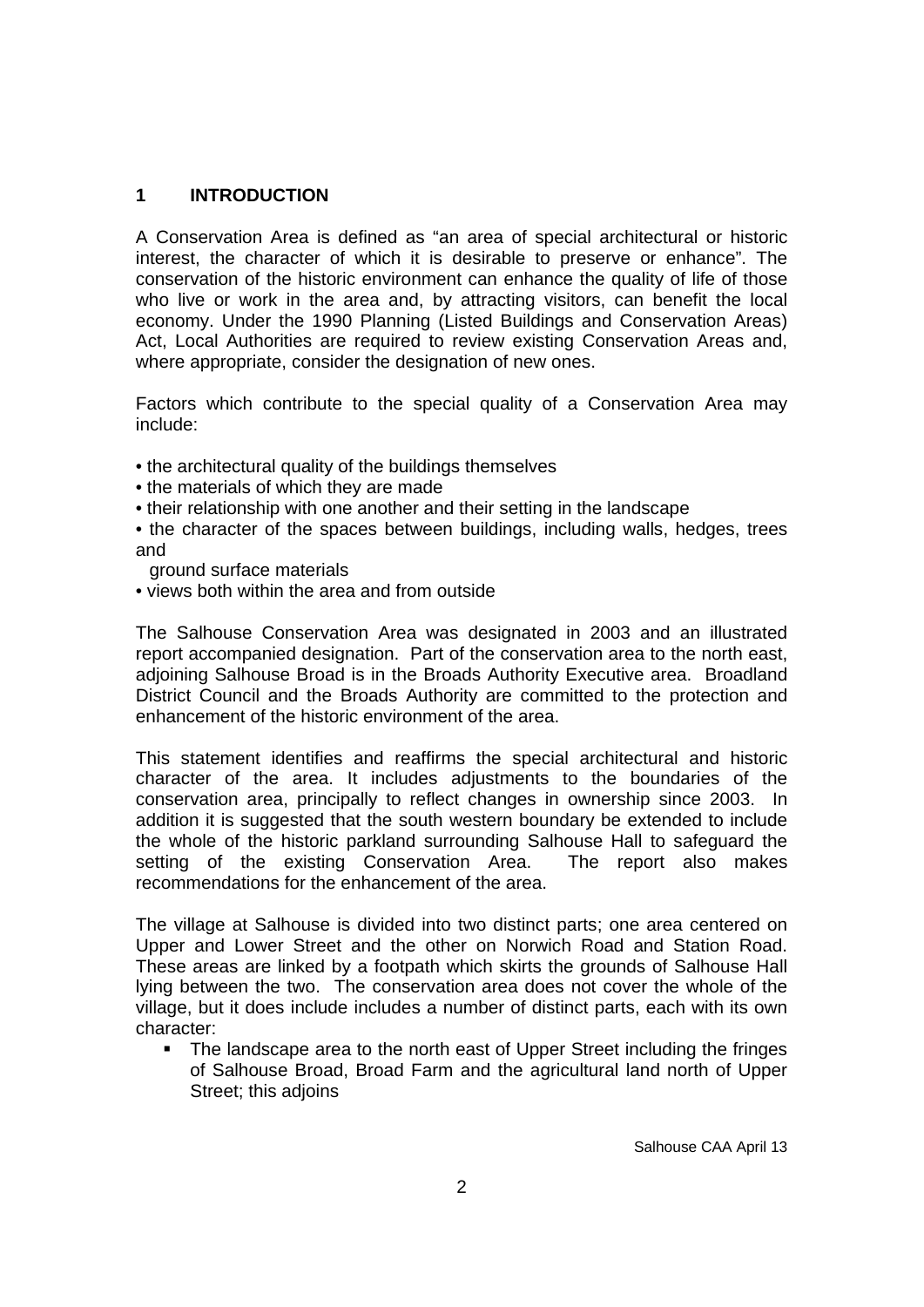- Upper Street and Lower Street; the historic core of the village although the majority of the buildings were constructed in the C20
- Salhouse Hall and environs with a footpath link to All Saints Church
- The Lodge (former vicarage) and Vicarage Farm as a satellite part of the conservation area

Since the initial conservation area appraisal of 2003 several developments have taken place in the village, most of them on a small scale such as barn conversions and house extensions. The developments that have had an influential effect on the character of the conservation area include;

- The Equestrian Centre in Lower Street the listed barns had been vacant and in poor repair for some years and have now been converted for residential use together with the erection of two new dwellings
- Three new houses on the former Methodist Chapel site in Lower Street
- Repairs and renovations to the Old School in Lower Street and its reopening as The Jubilee Hall
- Conversion of the former Reading Rooms on Lower Street to residential accommodation
- The conversion of barns in Hall Drive for residential use

Two sites of potential concern are;

- Salhouse Hall this has been vacant and in poor repair for some years, and although repairs to the roofs have halted the decline in the main house, the condition of the adjoining structures continues to deteriorate. Planning Permission has now been granted for an imaginative scheme of conversion of the Hall and outbuildings into 9 houses. Situated outside the main village envelope its condition does not directly impinge on the character of the main Conservation Area. However as one of the major listed buildings in the area it deserves a beneficial use to enable it to be restored within its setting
- The former garage site on Mill Road the former mill buildings on this site were not thought to be worthy of retention and following the granting of planning approval for housing, the site has been cleared. The redevelopment of this site will have a great effect on the character of the conservation area due to its position at a main entrance to the village.

The village is set amongst gently rolling agricultural farm land and this setting in no small way contributes to the character of the village. With the decline of employment in the village in the C20, it now essentially provides accommodation for commuters to local centres. There have been recent proposals for residential developments adjoining the existing village settlement and these would obviously have a major effect on the future character of the village, and any loss of the rural setting would be very regretful.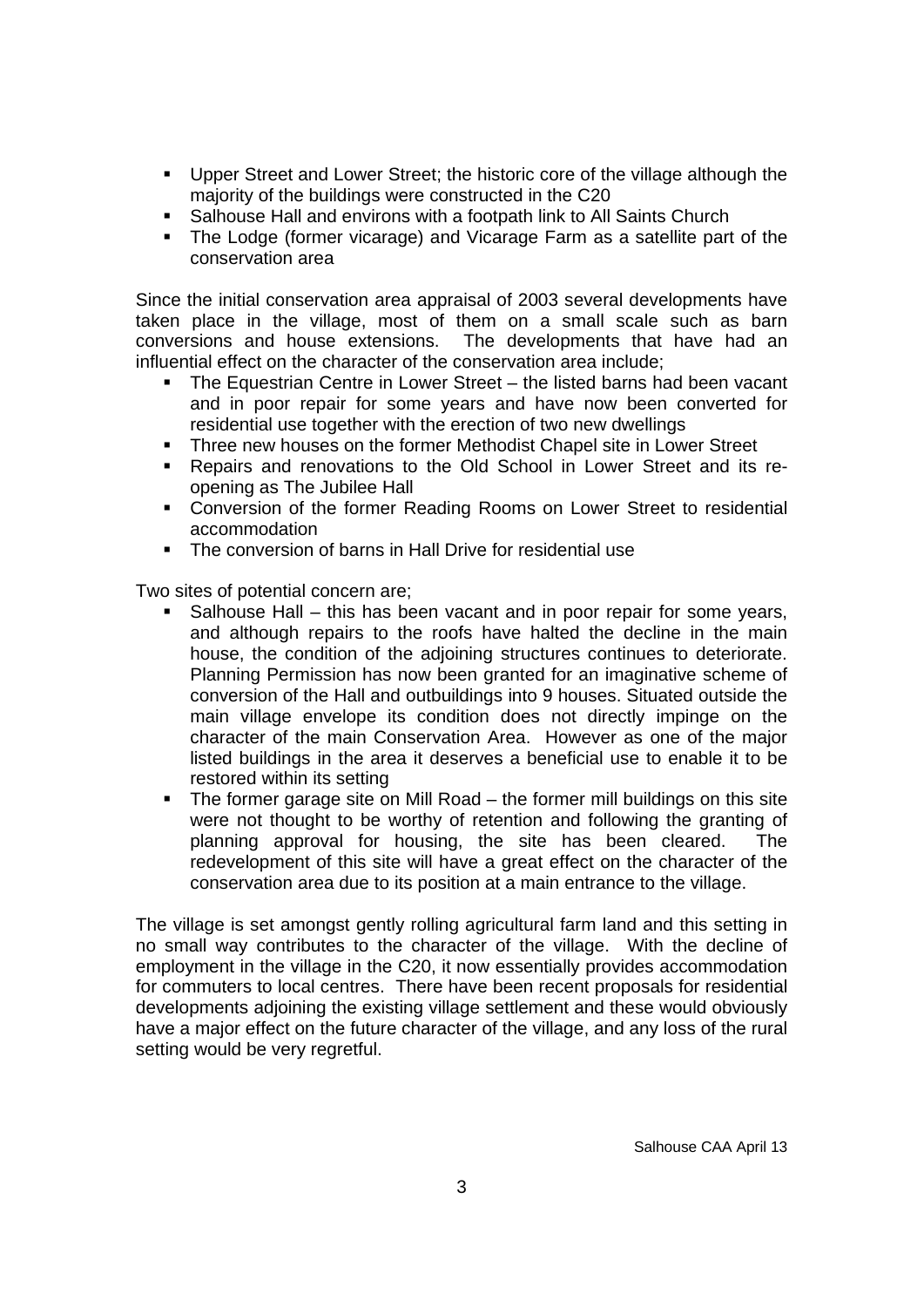# **2 HISTORICAL DEVELOPMENT**

The name Salhouse derives from the Old English meaning 'Sallow willows' suggesting that a willow wood may have existed here in the past..

Salhouse's early history is shared with that of Wroxham. Earliest records show it forming part of the manor of Wroxham, itself a part of the Hundred of Taverham, a Hundred being a division of a shire. A 'Hundred' is a term dating from the C10 and was, as the name suggests, an area of land containing approximately 100 families, or 10 tithings.

The Taverham Hundred contained nineteen villages including Wroxham and Salhouse. At the time of the Doomsday Survey in 1086 the parish was not individually identified, but the Manor of 'Wroxham including Salhouse' was oneand-a-half square leagues in area (approximately 33 acres) and was valued at three shillings, the Manor contained two churches, presumably those of Wroxham and Salhouse.

The Manor was held by the Archbishop of Canterbury at the time of the Doomsday Survey. In 1167 the Rectory of Wroxham (with Salhouse) came under the Carrow Priory and a vicar was appointed to serve both churches. The first vicar on record,however, is William de Cokethorp in 1320. The church was largely rebuilt in the C14 and remains  $-$  as is often the case  $-$  the earliest building in the village, the core of Salhouse Hall being almost 200 years later, circa 1550. It is thought that Broad Farm may predate the hall. There is no archaeological evidence showing existence of a manor house contemporary with the church. This may be because the actual Manor was in Wroxham, although it is almost certain buildings of quality, contemporary with the church, would have existed in Salhouse.

The Black Death wreaked havoc in the mid-C14 and it is popular belief that this accounts for the isolated position of many churches. Whilst this was certainly the case with some villages, it seems unlikely in Salhouse as the church stands on the high ground rather than the more marshy area where disease would have spread more easily. It seems more logical that the church was located near an important house which happened to be situated away from the village. The original settlement would have undoubtedly been located close to the river in any case. The reason for isolated churches in Norfolk is that during the late Saxon/early Medieval period, settlement migrated from around churches to along the edges of greens and commons. The reasons for this are not yet understood. A look at Faden's map shows a classic example of this at Salhouse where the houses are lined up along the north edge of a large common, now marked by Upper Street. Thus the original settlement would not have been located nearer to the river as suggested, but around the church.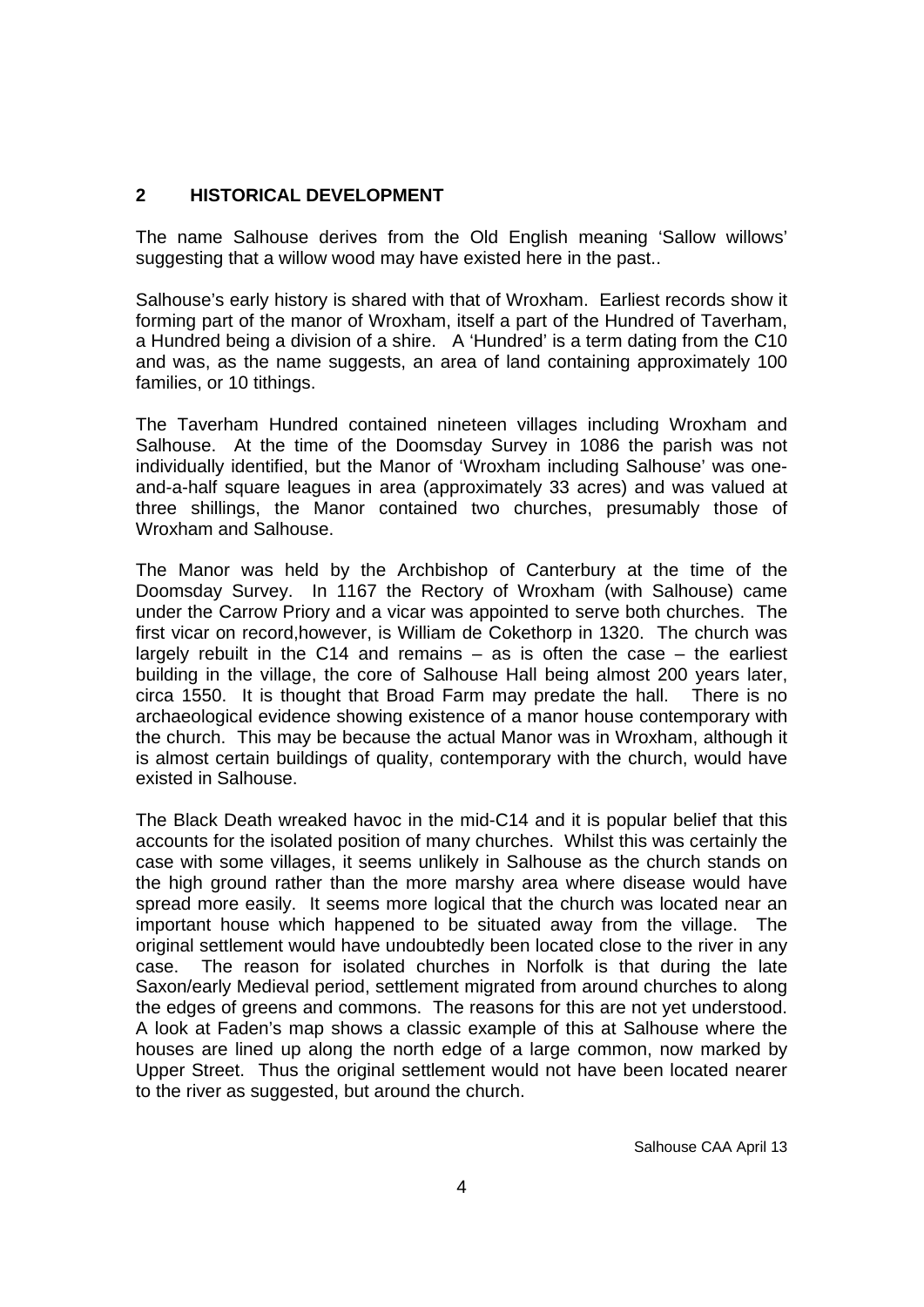Salhouse Broad was formed through the extraction of gravel and peat which began in the area as early as the C9 and this industry continued until medieval times when the broads flooded.

The broads system was then used as a transport network until relatively recent times when road haulage became the preferred method, Salhouse staithe being used as a 'dock' until this time. The area around the Broad and the River is located within the Broads Authority Executive area. The Broads Authority is the local planning authority for its area.

In 1457 John Reddel was the holder of the Manor of Salhouse, although there is no evidence of where he resided. Records dating from 1561 and a Church Wardens' Book from 1750 show that Salhouse had achieved a separate identity following an inquiry into the anomaly of two churches in one manor by an ecclesiastical court in 1697. It was not until 1936, that All Saints' Church had its own vicar, until that time sharing one with Wroxham though this was however shortlived. The rector of Rackheath was also appointed the vicar of Salhouse in 1942 and this remains the status quo today.

A vicarage (shared with Wroxham) was built in 1846 with materials from the demolished parish barn at Wroxham, but in the 1920s became The Lodge Hotel. All Saints' Church itself was greatly restored and reroofed in 1881.

Religion was important; in common with other towns and villages in the county, non-conformism was strong, and in addition to All Saints Church, from the C19 there was both a Methodist Church and a Baptist Church. Only the latter survives.

The economy of the village has always been based on agriculture, with earlier peat digging and later water borne transport being ancillary to this, although this diminished after the arrival of the railway line in 1874. Reed cutting and thatching were local trades and there is evidence of brickmaking in the  $18<sup>th</sup>$  and 19<sup>th</sup> centuries with a brick kiln located east of Broad Farm Cottage and a brickyard south of Honeycombe Farm. During the C19, milling was also a local business; Mill Hill and Mill Road being sites for the activity during the C19 and early C20.

The C20 saw the usual decline of community facilities within the settlement. At one time the village had at least two shops, a baker, a blacksmith, two public houses, two mills, a butcher, a hairdresser, a cobbler, school, various thatchers, an agricultural machinery business and a garage.

The King's Arms closed in the 1920s leaving The Bell as the village pub. A general shop and Post Office still exists as does a hairdresser. The school has been moved and the old building converted to a new village hall, which reopened as the Jubilee Hall in 2002. Unfortunately the rest of the facilities have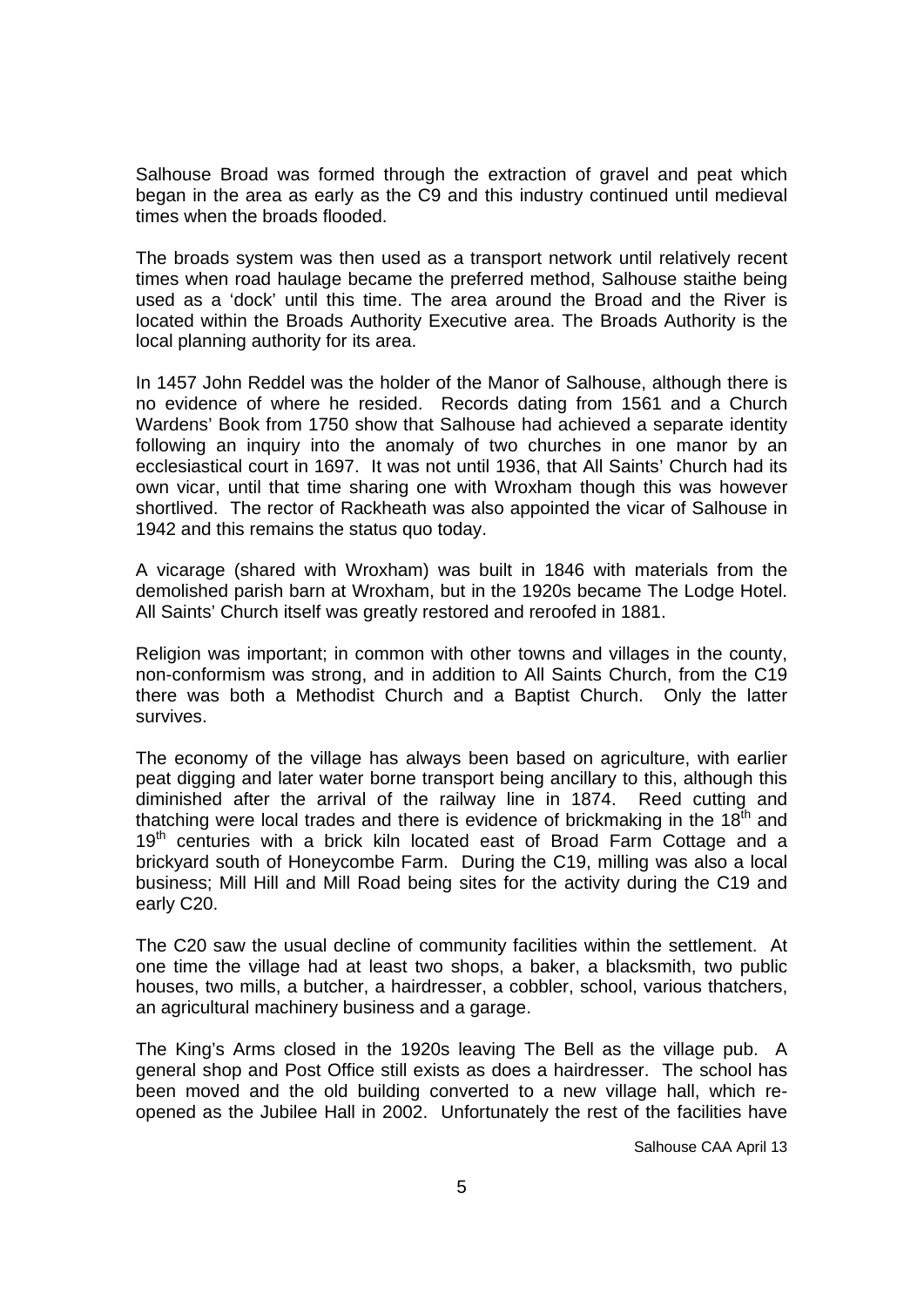now been lost, but thatching is still a local trade with Farmans the Thatchers based in Station Road. The Parish Reading Room, which opened in 1897 in commemoration of the Diamond Jubilee of Queen Victoria, was donated by the then Squire, Ward, whose family owned Salhouse Hall between 1712 and 1955. The Reading Room was an early community facility used for a wide variety of purposes, until it was sold in 2004 to be converted to a house.

The village has been subject of much new development in the C20 such as Cheyney Avenue and elsewhere along Lower Street. Cheyney Avenue and Farman Close are named after local families.

The new development however has not detracted from the essential character of the village and has in fact, in the main, been incorporated in the proposed Conservation Area boundary.

At the beginning of the C21, the village is a most desirable place to live; it is conveniently placed for access to The Broads for recreational purposes and to centres such as Wroxham and Norwich for shopping, schools and work, whilst the 'leafy lane' feel of the village is still a large part of its character.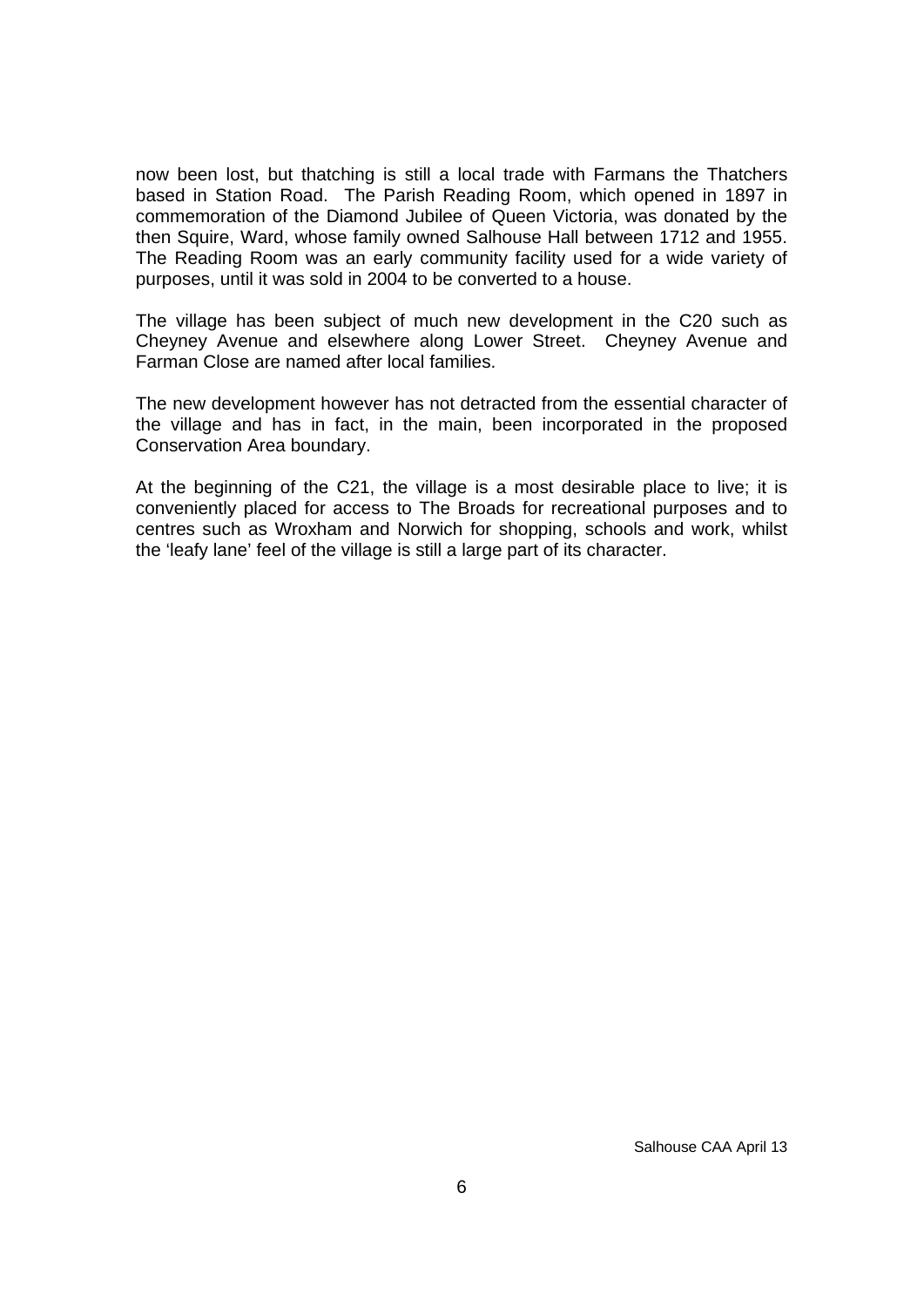# **3 LOCATION AND SETTING**

Salhouse parish is situated about six miles north-east from Norwich. Wroxham and Hoveton border it to the north with Rackheath to the south-west. Salhouse Broad and the River Bure form part of it's boundary to the north and east and the Bittern Railway to the west. The conservation area sits within the boundaries of two local planning authorities. The majority lies within Broadland district Council with a small area around the broad and river sitting within the Broads Authority area.

The Broads Authority has the same status as a National Park. Its duties are similar to those of Britain's National Park Authorities with the addition of the duty concerning navigation.

The Broads is Britain's finest wetland and includes wetlands of international importance. Its rivers, shallow lakes, marshes and fens make it a unique area, precious for its rich wildlife and landscapes. The Broads is also one of Europe's most popular inland waterways providing a unique recreational waterway system.

The predominantly arable farmland of the gently rolling landscape surrounding the settlement is underlain by a mixed geology of sand and gravels producing light sandy soils. Historically much of the surrounding area formed part of a large area of heathland extending from the northern edge of Norwich almost to Salhouse. The name of the nearby settlement of Rackheath is a reminder of this. There is still evidence of this type of habitat in the village such as Street Wood where it adjoins Lower Street which has a distinct heathland feel, and also some areas to the north of the conservation area on Upper Street and adjacent to the footpath to the Broad. Although many think of Norfolk as having a flat landscape, there is a subtle variety to be found in the area, in gently undulating countryside incised by shallow river valleys. This is certainly the case in Salhouse where the river valley of the Bure forms a shallow convex valley. Agriculture has played a large part in the evolution of the countryside around the village and the Enclosure Acts in the C18 and C19 resulted in medium sized fields laid out in a strong geometric pattern, interspersed with mainly deciduous woodland containing patches of scrub and heath. Radial routes extending from Norwich, including the Bittern Railway dissect these field arrangements.

# **4 FORM AND CHARACTER**

From early maps the village was formed from scattered development along the main roads of Upper and Lower Street running roughly in an east west orientation, but particularly at the junction of the two main streets, and around farms, such as Shrublands Farm. The shape of the village changed little until the C20 when residential development consolidated the strong linear layout of the current village. The exception to this is the area between the main Norwich Road and Lower Street including Farman Close, Cheyney Avenue and Thieves Lane, at the centre of which is the current school. The gaps in the modern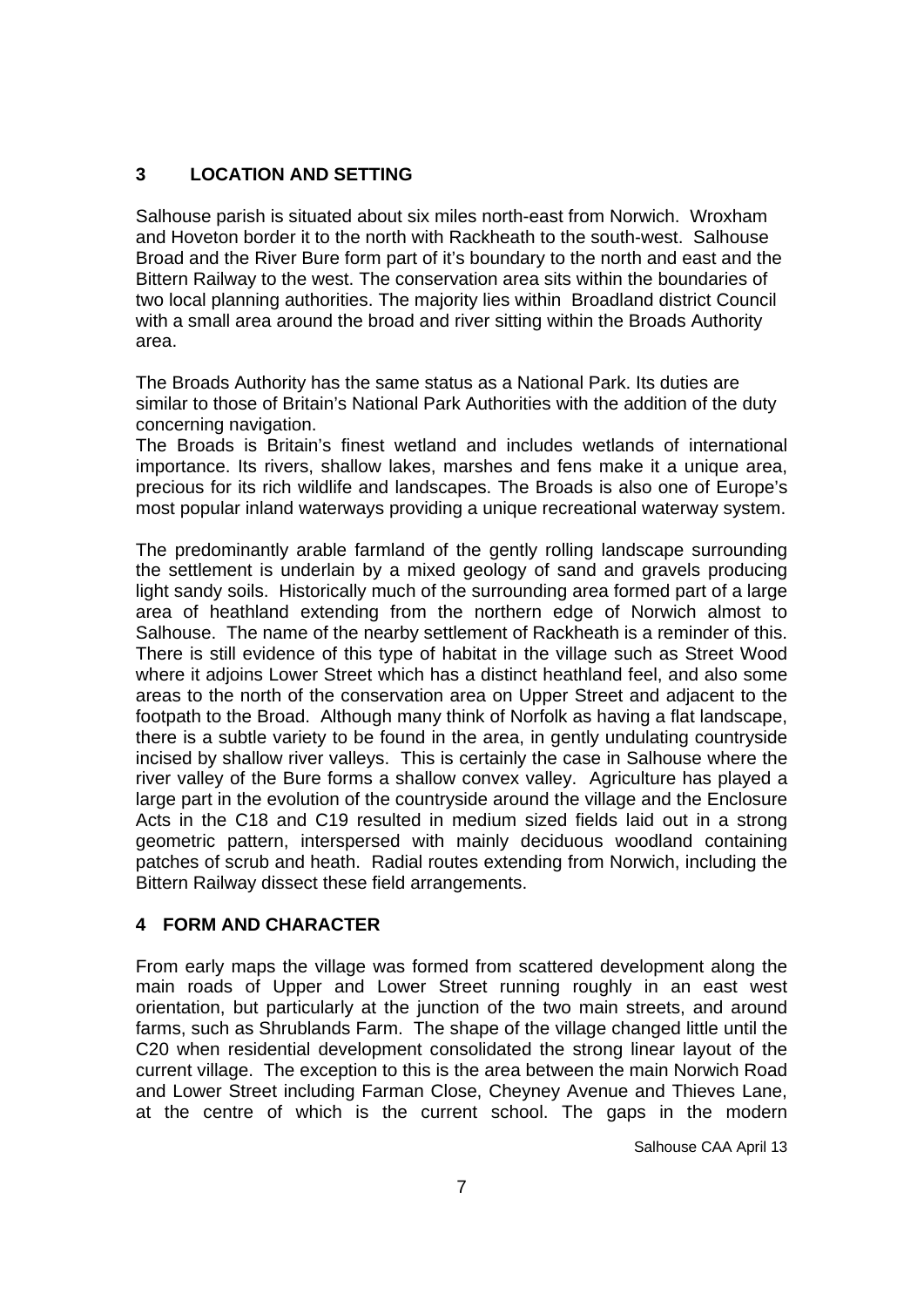developments are important in the street scene and help to maintain the feel of the original scattered settlement that is important to the reading of the development of the modern village of Salhouse.

The conservation area boundary is drawn quite tightly along Lower Street to include the historic development and widens out to the north to include Shrublands Farm, part of Upper Street, Salhouse Broad, and the agricultural land between. At the south western end of Lower Street, Salhouse Hall and its environs and the Church are included in the conservation area. To The North, The Lodge (formerly the Vicarage) and Vicarage Farm are designated as a satellite to the conservation area. They are connected to Upper Street via Vicarage Road

#### **Northern area**

From the east, the main approach to Salhouse is from Woodbastwick via a quiet leafy lane sunk between narrow verges bounded by hedges. The village is hidden from view from this direction. The eastern boundary of the Conservation Area coincides with the parish boundary at this point, where Salhouse Road becomes Lower Street, Salhouse.

To the north of the road, the conservation area extends east beyond the parish boundary into Woodbastwick parish to take in the track to a mid-C19 red brick, reed thatched cottage and its grounds which contain mature trees, mostly oak. The area continues northwards to include the spinney and reed beds up to Broom Hill, a large mixed mature plantation containing many fine specimen trees. The plantation borders the Broad to the east and the river to the north. The boundary returns west for a short distance before crossing the River Bure on the parish boundary and returning along the River Bure westwards just beyond Broad Farm on the southern side of the Broad. It encloses the wetlands and ponds to the north-west of Broad Farm before returning eastwards along a field boundary past Broad Farm to continue southwards to the farm boundary with Upper Street.

The eastern and northern fringes of this area contain typical Broadland wetland falling within the Broads Authority area. The eastern boundary consists of a finger of woodland and reed bed surrounding the footpath which runs from the Broads Authority car park on Woodbastwick Road to Salhouse Broad itself

The area of wetland continues around the northern fringe of the area including Salhouse Broad itself and various flight ponds and more reed beds to the north of Broad Farm. Salhouse Broad is privately managed and from its southern bank, a lower area bordering the water itself, the ground rises up to heath-like land at a higher level. There are seats and some information about the Broad and local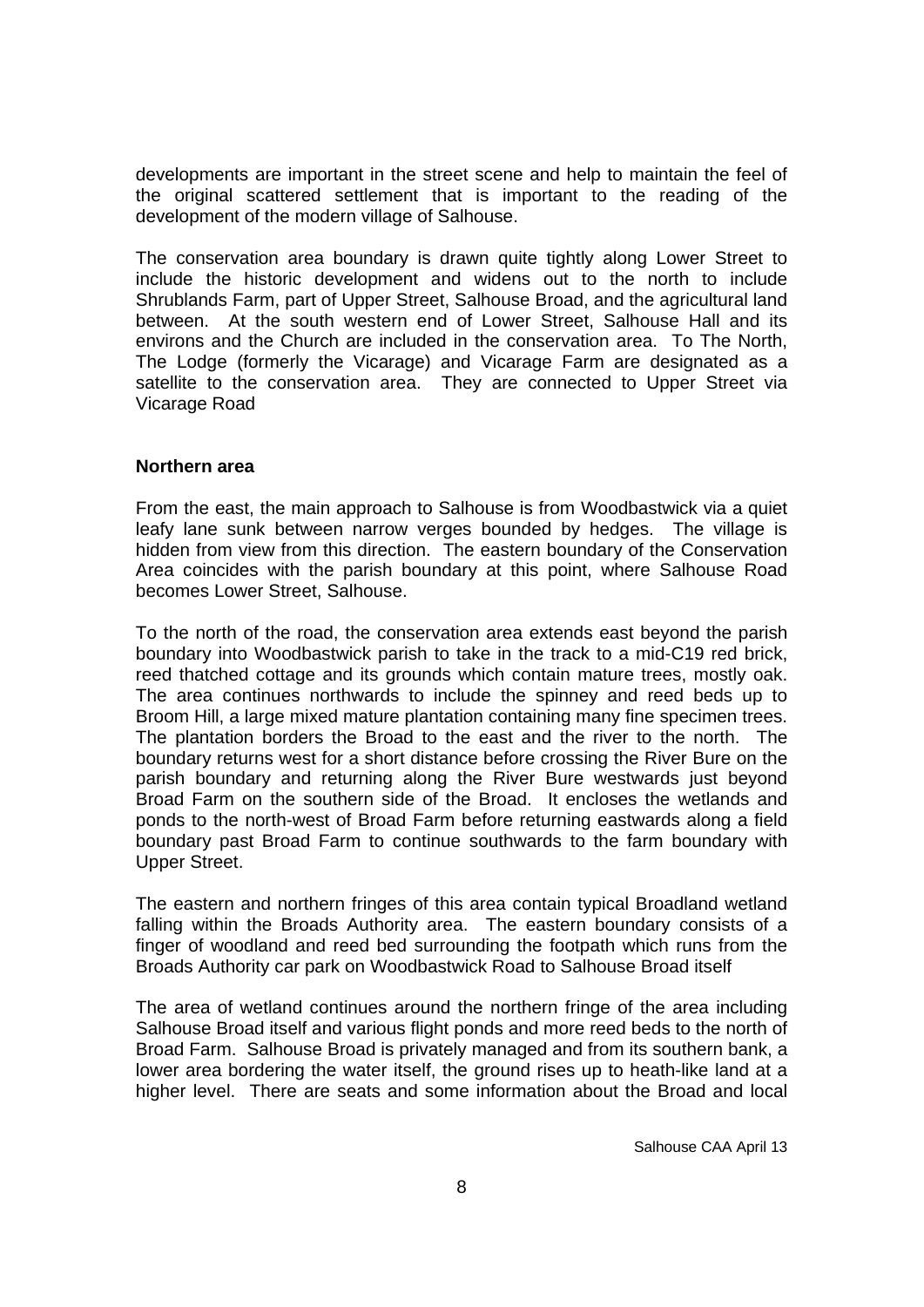wildlife on display and the whole provides a pleasant recreational area for visitors and residents.

The remainder of this northern area consists of agricultural land between the village and the Broads Authority area. The eastern fringe especially, contains many mature trees surrounding the footpath to the Broad, which is both well used and maintained and is a delightful pathway to and from the water's edge. This footpath through mature mixed woodland is significant as it is the main approach into the village for holiday makers mooring on Salhouse Broad. On the northern side of Lower Street the Broads Authority car park, with its public toilets and a round metal seat, is the first indication from the road of the Broad beyond. It is bordered by mature trees including elm, poplar and oak which help to screen the car parking from the road and its informal layout and hoggin surface are appropriate for its use and setting. However, the waste disposal paladins are heavily used during the summer months and this is a possible area for enhancement; a more frequent emptying regime during peak times would help to avoid refuse spilling onto the ground and better screening of the containers would be advantageous. A notice board and the service door to the toilets are well used for posters, but this area would be an ideal place for an interpretation board on the local area.

To the west of the carpark, the agricultural fields are linked to Upper Street via Broad Farm. The island of agricultural land within this border has been included as it typifies the character of the area and contains historic field boundary hedgerows and mature trees, typically oak.

#### **Lower Street east to west, to the junction between Upper and Lower Streets**

The conservation area boundary runs along the edge of the settlement to the south and meets Upper Street at the western end as a mature mixed deciduous hedgerow standing high on a bank. This area rises very gradually away from the village before reaching a long ridge from which point the land drops towards the Broad.

As Lower Street curves gently westwards, significant views of the rest of the village and into and out of the conservation area are restricted by of mature trees and curve of the road. The large number of trees and lack of footpaths create a very rural scene.

The first property to the south of Lower Street is a mid-C20 rendered house, barely visible in its garden containing many mature trees. To its western boundary a mature beech hedge returns southwards. This is followed by a series of late-C20 bungalows and chalets set well back from and above the road behind lawns and fragmented hedges bordering the road. Reinforcement of these hedges with mixed indigenous planting would enhance the feeling of enclosure to the road.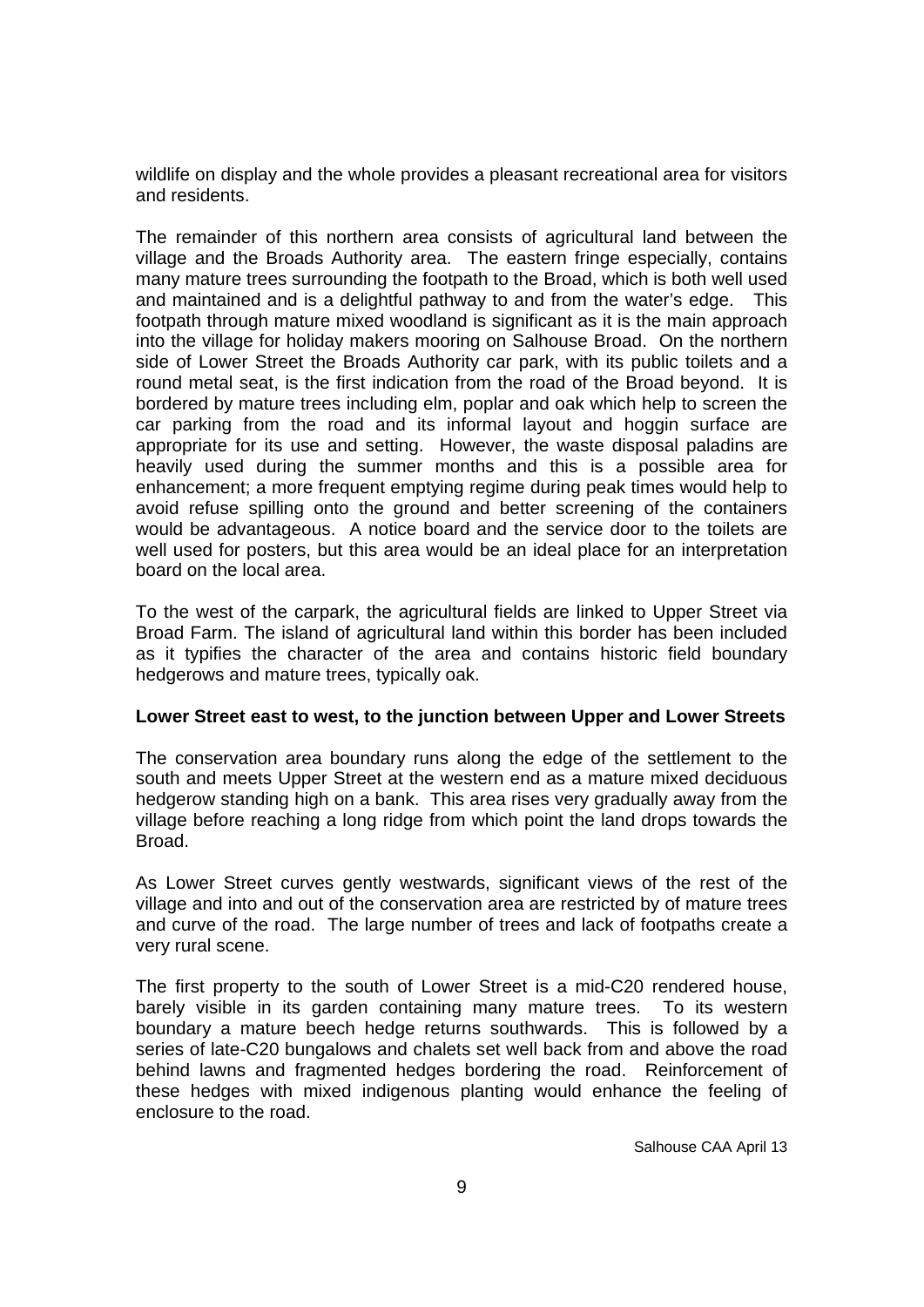In contrast, to the north of the street, a rendered brick and pantile outbuilding at right angles to the road and Shrublands, a traditional low C17 flint cottage with a black glazed pantile roof it makes positive contribution to the conservation area. Shrublands is delightfully set in a garden of mature laurel, oak and fruit trees and is bordered to the north by a belt of pine trees with mixed hedging to the road frontage including a mature holly tree. Mixed thorn hedging continues to the northern boundary of Lower Street. To the south and directly fronting the road is Florance House, an C18 cottage with some alterations, which however, is still very typical of the village vernacular. On the land to the rear are various C20 houses in large gardens. Beyond on the south side of Lower Street, the development is mainly of late C20 chalets, the gardens of which contain mature trees.

On the northern side of the road an Anglian Water pumping station is reasonably well screened from the road by mixed thorn hedging.

#### **Junction between Upper and Lower Street.**

A series of C20 bungalows and chalets screened behind various hedges and dwarf walls line Lower Street to its junction with Upper Street. To the south of the junction is the Old King's Head, an C18 former public house of red brick with a red clay pantile roof, is typical of the village vernacular. The garden of the Old King's Head is enclosed on the road frontage by a red brick wall which although much repaired, is of visual benefit to the Conservation Area. The recent alterations to provide a covered way between the front door and the garage partially screen the garden from view.

Approaching from the east, the division of the road into Lower and Upper Street is quietly dramatic; the view 'stopped' by East View in front of a triangular tongue of grass containing a telephone box and planting area. The area of green formed by the junction itself is an area for possible enhancement. The telephone box is of the modern type and could be replaced with a K6 red telephone box, and the telegraph pole could be re-sited more discreetly. Although the small area of seasonal planting is attractive, there is also an opportunity for more permanent planting on the green.

Opposite the junction, Mill Hill is a narrow dead-end lane running south from Lower Street.

#### **Mill Hill**

The entrance to Mill Hill (named after a corn postmill which was in use until the late C19) is marked by a fine oak tree in the garden of No 1 Mill Hill which is followed by Holly Gate; both C18 red brick and red clay pantiled cottages, almost hidden from view behind high hedges. The lane rises steeply to the south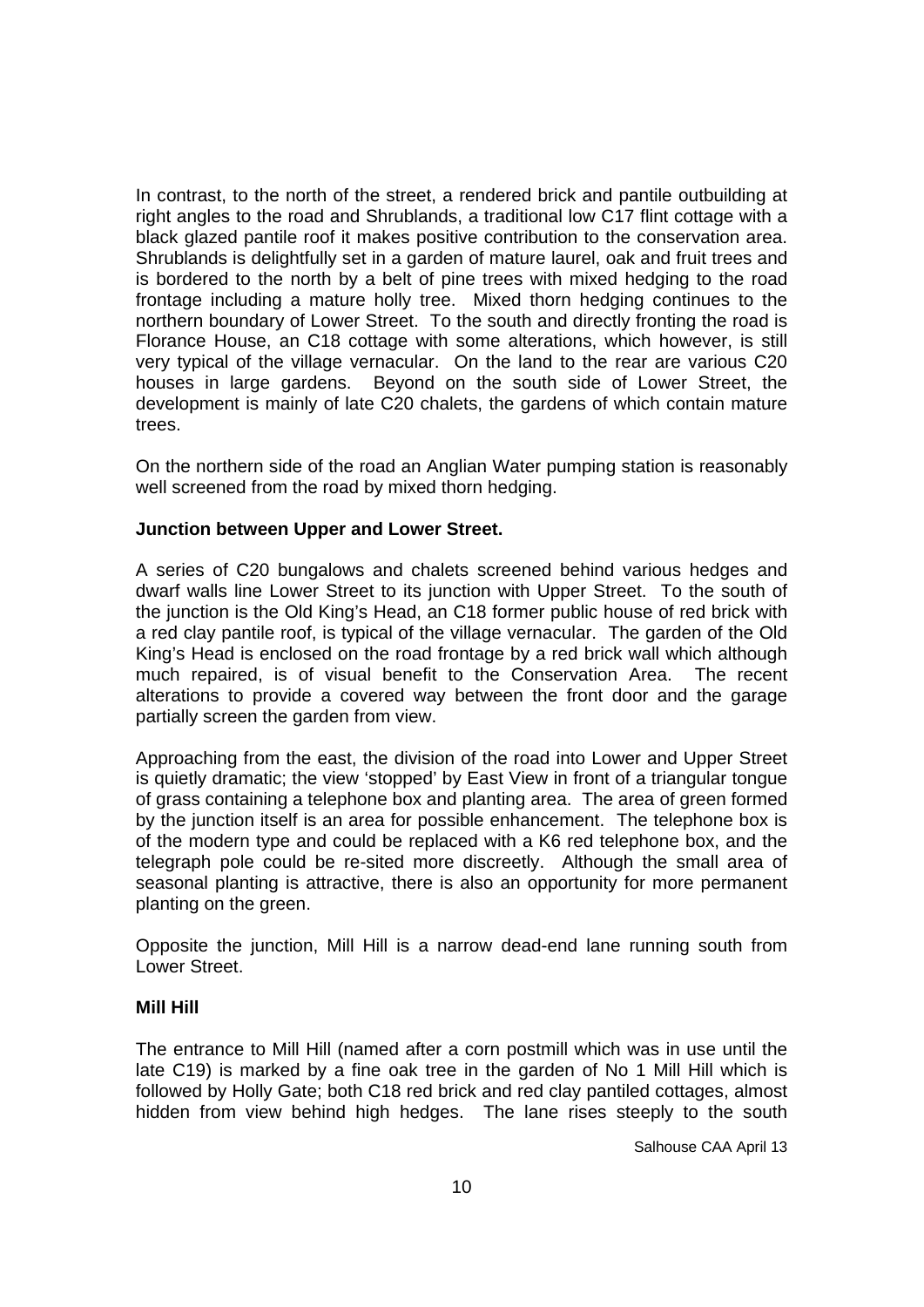through trees on either side of the road which have grown to form a dramatic arched entrance to the lane. The conservation area boundary extends to the end of Mill Hill, to include Hill Farm, where the road surface gives way to a farm track and grazing land beyond. Early development seems to have been concentrated to the east of the lane and several C19 cottages survive, mostly in red brick with pantile roofs. The majority have been much altered and extended, but at the corner (no 1) and Holly Gate retain much of their original character. A large C20 chalet bungalow occupies much of the west side of the lane, but mature trees and hedges on both sides maintain its rural feel.

#### **Lower Street, Mill Hill to Chapel Loke**

Beyond Mill Hill on the south side of Lower Street is late-C20 housing set back off the road with long lawns running down to the road. Although there are some fine mature trees, this open boundary treatment is in contrast with earlier development in the village and reinforcement of the enclosure to the edge of the road with indigenous planting would be an advantage visually. In contrast, a detached chalet bungalow is set well back from the road on rising ground and virtually hidden from view behind a variety of mature trees.

Opposite, on the north side, the rear cottage gardens of properties in Upper Street flank the road, and although some have been opened up to accommodate cars, the informal traditional sheds and fencing define the edge of the road in contrast to the open frontages opposite. Beyond is a terrace of three much altered and extended C19 cottages, built close to the road behind a low dwarf wall, and a detached late C20 house (103) behind a high mixed thorn hedge. A mature willow tree fronts No.101 a C19 painted brick and red clay pantiled cottage, formerly The Old Bakehouse, which is set well back behind a neat drive and garden, backing onto Upper Street beyond.

The informality of the road is reinforced by the fact that until this point, there are no footpaths.

A gentle curve in the road prevents views of further houses on Lower Street, where Hillside Farmhouse on the south side is an C18 red brick and red clay pantiled house which, although altered, basically retains the character of the village vernacular. It is bordered on the roadside by a hedge containing holly and mixed deciduous hedging and semi-mature oak trees, and its gardens, 2 or 3 metres above road level, contain many mature trees including oak, beech, silver birch and conifers.

There is then a subtle change in character; development is confined to the south side and the street feels less enclosed with to the north, open fields bordered by a mixed deciduous hedge only interrupted by a pair of mature trees. The fields rise up towards The Loke, where the hedge sits on top of a high bank.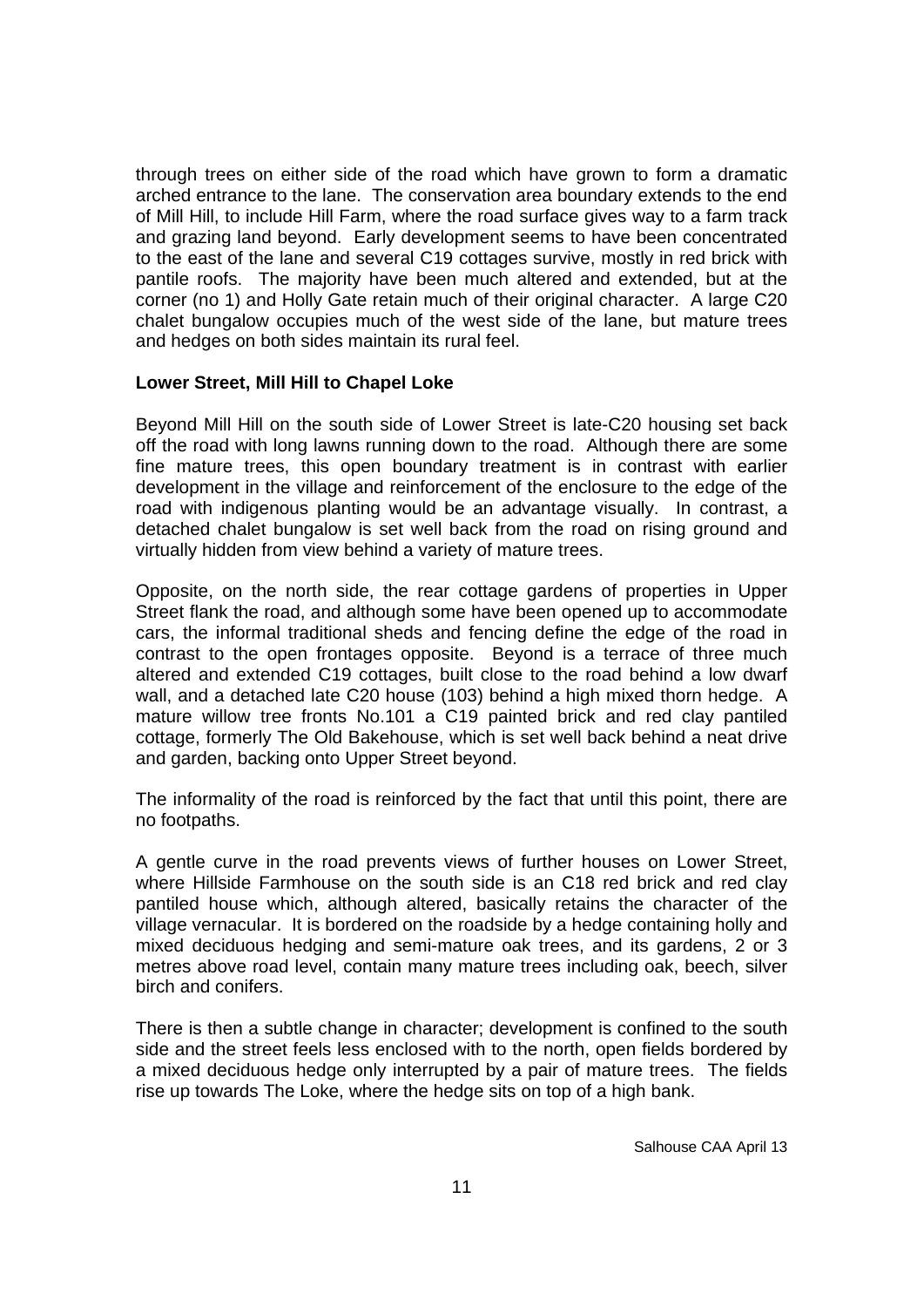On the south side two large C20 detached dwellings are screened behind mature deciduous and holly hedging and a belt of large mature trees including horse chestnut, silver birch, oak and willow. Prior to this development which now links with the much older properties on the south side of Lower Street there would have been a gap in development similar to that on the north side. The sloping gardens of these modern houses add to the open feel of this part of the Conservation Area and the properties themselves are set on a continuation of the hedge bank mentioned above.

There follows a group of cottages, built roughly the same distance from the road, but the line interrupted by the outbuilding to Francis Cottage and the Post Office Store which are built to the edge of the road.. There is a harmonious sense of scale of one and a half to two storeys, and in the materials of red pantiled roofs and painted or rendered brick. The exceptions are the single storey sorting office in red brick which is concealed behind a mixed thorn hedge, and the rebuilt house between the Post Office and the sorting office, which although one and half storeys and in similar materials to the remainder, appears to be out of kilter due to its scale, in particular the dormers. The modern flat roof dormers to Owls Hatch could also be improved. The bank mentioned above continues into the back gardens of these properties.

## **Chapel Loke**

Chapel Loke returns southwards at right angles to Lower Street and contains mainly late-C20 properties behind mature hedging, although the thatched Reeds Cottage could have earlier origins. The C18 Baptists Chapel is listed. Approached from the Loke by a short lane past a more recent meeting room block, it is a building of classical proportions of red brick with a pyramidal clay pantiled roof. A generous forecourt in front, the building has a backdrop of mature trees including beech and oak, which continue with mature deciduous hedging the east of the graveyard and car park. The graveyard is formally laid out and well kept, but the unrelieved fences to gardens in the west intrude on the setting of this listed building. The chapel itself is in need of some renovation work, and additional planting to screen the adjoining fences would improve the setting of the building and graveyard.

#### **Lower Street from Chapel Loke to Bell Corner**

West of Chapel Loke on the south side of Lower Street the general building line is maintained with a modest red brick C20 house and then Wickham Cottages, a pair of semi-detached C19 red brick and red clay pantiled cottages, with large bay windows facing the road.

Hollytree Cottage is a C18 (or possibly C17) thatched cottage which has been much altered with a pantiled extension to the east, and a single storey extension on the roadside, its thatched roof almost overhanging the road. The roadside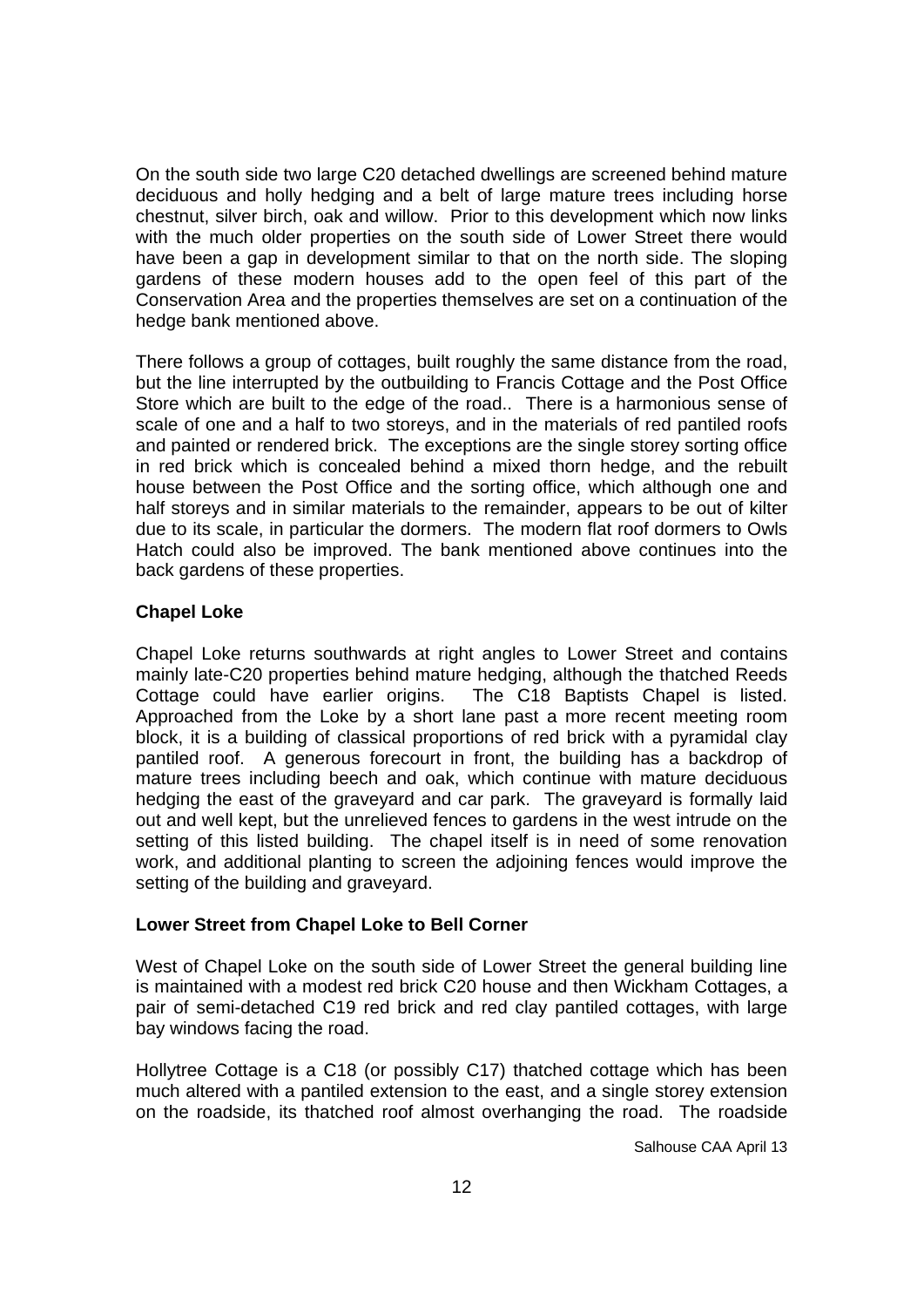enclosure continues with a high white rendered wall with a thatched coping, behind a mature hedge. This wall is an unexpected feature which with the house, makes a positive contribution to the character of the conservation area, as do the mature trees in the garden which include eucalyptus, oak and conifers.

Adjoining, the garage and front boundary hedge of Loke-End Cottage also contain the road. Loke End Cottage itself set off the road is a painted brick and red clay pantiled C18 cottage and although much altered has been treated with an appropriate restraint.

Immediately to the west of Loke End Cottage is the Parish Reading Room erected in commemoration of the completion of 60 years reign of Queen Victoria in 1897 (see plaque on front elevation). Single-storey red brick, with a red clay pantiled roof, it has recently been converted to residential use. Although the conversion has been sympathetic to the character of the building, the parking area in front would benefit visually from some form of low enclosure in addition to the existing timber posts.

Opposite, The Loke, a leafy lane, slopes up northwards linking Lower Street with Upper Street. The natural break in the streets here is important to the historical development of the village.

On the corner of The Loke, High Meadow a C20 chalet in a large garden behind a mature deciduous hedge indicates the start of development on the north side, next to a strip of mature deciduous woodland, Street Wood, which runs between Lower Street and Upper Street. This again links the settlement on Upper Street with that on Lower Street, this time to the west of the lane which links the two streets. Part agricultural field and part woodland with a heathland feel this area is of positive benefit to the Conservation Area and was hence considered worthy of inclusion.

West of the woodland on the north side is Street Wood House a late-C20 large detached red brick and red clay pantiled building of some architectural merit. Behind the house, and outside the conservation boundary, an area of agricultural land has recently been planted with trees.

From this point the street is lined with houses, with to the south, a more suburban feel. This side of Lower Street was open fields until the mid C20, after which the majority of the houses were built, the exceptions being a pair of C19 semidetached red brick and black glazed pantiled villas (Bell View and The Orchards) close to the junction with Mill Road. The residential development has been consolidated behind, and from Thieves Lane continues south to the Norwich Road with the Cheyney Avenue estate. The majority of this area is not included in the conservation area, but the houses fronting Lower Street are included as their leafy setting behind wide verges and a variety of dwarf walls and mature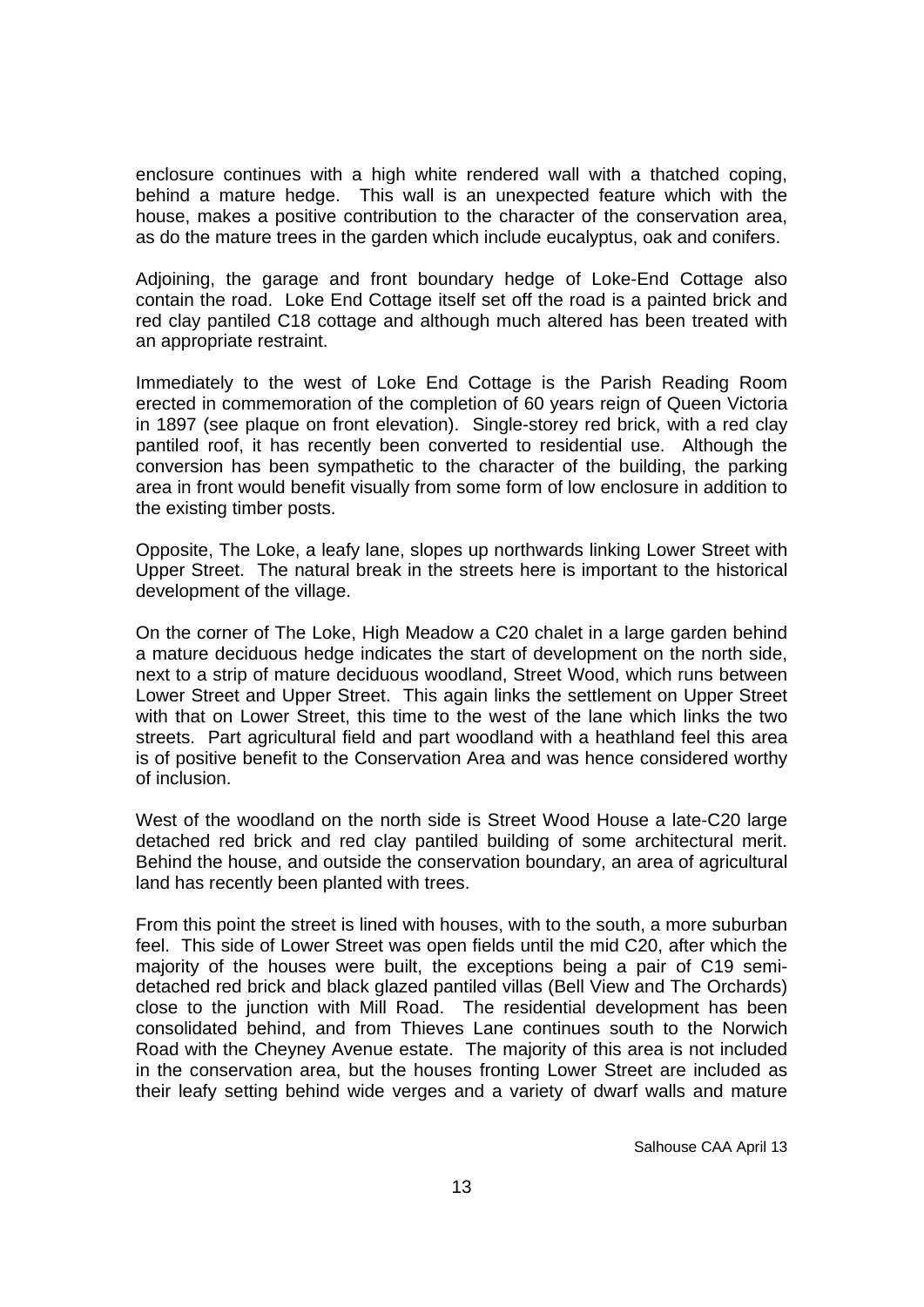mixed deciduous hedges typifies the area. Beech hedging and a superb mature oak tree opposite the Old Riding Stables are notable features.

Development on the north side of the street is much more varied, with C20 houses alongside earlier dwellings. Materials for the more recent development are red brick with red pantiled roofs, but this palette is supplemented with painted brick, render and thatch on the earlier houses.

No 57 is a colourwashed brick and pantiled cottage dating from the C18 with some interesting outbuildings. Beech Cottage is typical of the local vernacular, with C17 origins it is built of red brick with a thatched roof and has recently been sympathetically extended. On the roadside, the coach house (The Barn) was converted to residential use some years ago and a different approach might be taken to the dormer window design nowadays. A small gravelled loke leads to other converted farm buildings behind and these show a more sensitive approach.

The majority of the buildings on this part of the street are orientated to have their ridges running parallel to the road. An exception to this is School Farm dating from the C19, which sits gable onto the road. Originally red brick, it is now rendered and this with its replacement windows has diluted its character. At this point there is a narrow footpath running northwards to the church, although there is no view of the church from here.

Beyond, the Old School of red brick and red clay pantiles is a typical Victorian design. When the new school in Cheyney Avenue was opened in 1976, the building was in community use and it has since been upgraded and re-opened as the Jubilee Hall**.** The restoration of the low brick wall and railings has improved its relationship to the street, although the appearance of the railings would be improved if they were painted.

Next to the school a pair of semi-detached C19 cottages, red brick with red clay pantiled roofs sit behind a mature beech hedge. Adjacent, the site of the former Methodist Chapel has provided a site for three new houses following the style of the earlier cottages. The parking area in front is a little stark and could be improved with a change of ground surface material (from the existing tarmacadum) and taller shrubs or a hedge in the planting bed beside the road.

The mixed deciduous hedge and trees including silver birch, pine, beech and oak, in the garden of No. 29 a late C20 detached property make a positive contribution to the character of the conservation area.

The vehicle entrance to School Farm, allows a view, framed by trees, of the church across the fields to the north.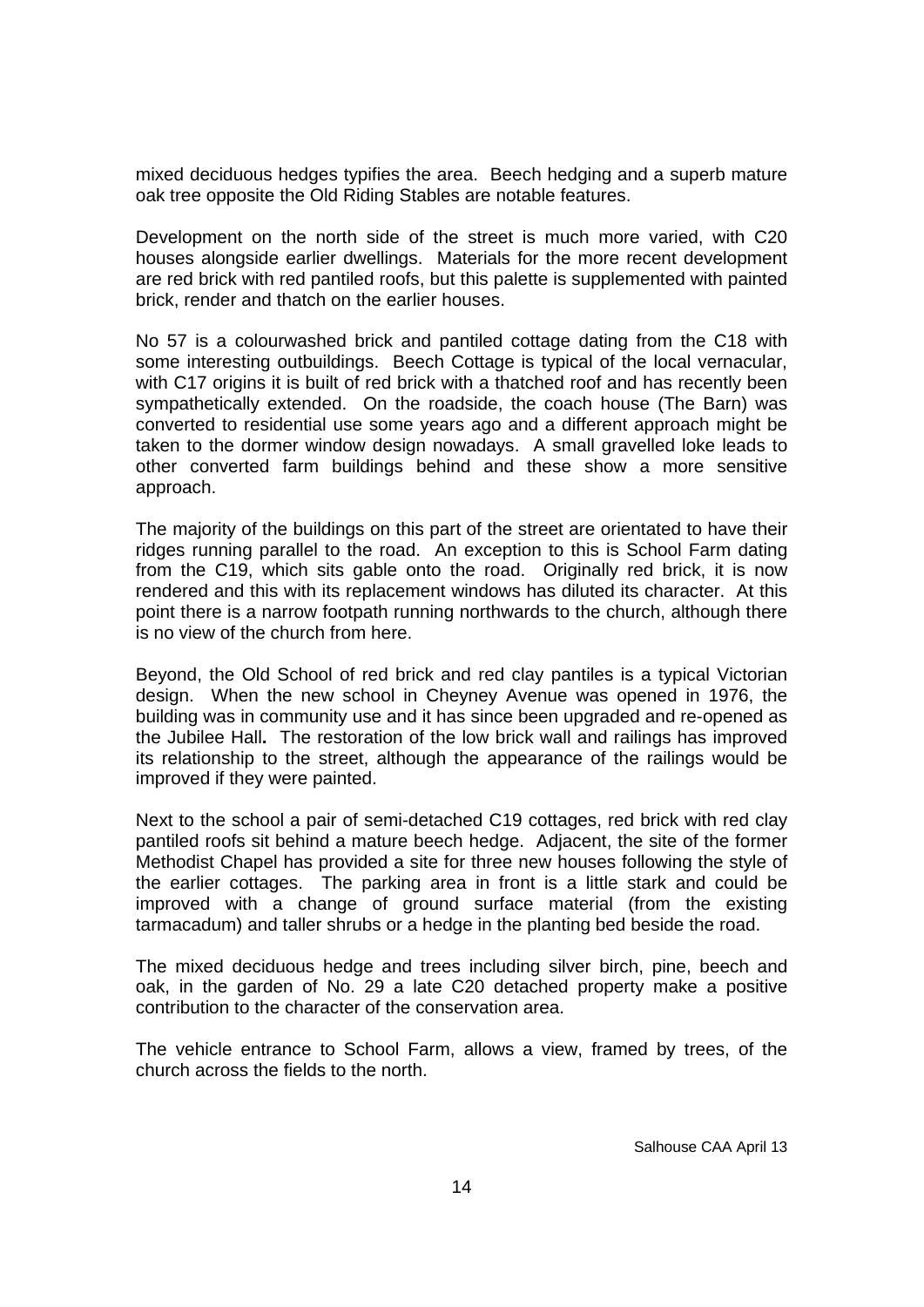Yew Tree House is an attractive C19 red brick and red clay pantiled Georgian house behind a timber wicket fence and is an asset to the conservation area.

Beyond this to the east lies the former Equestrian Centre, a series of listed and unlisted former agricultural buildings of some considerable merit. Red brick and flint with a mixture of thatched and red clay pantiled roofs, they were sympathetically converted to residential use in the late C20. They are of considerable visual benefit to the Conservation Area. From here through a gap in the buildings, a rare glimpse of the church to the north can be seen and it is important that these visual connections between church and village should be preserved.

The Grange, C18 with possibly an earlier core, is a red brick and black glazed pantiled listed building. The Grange's gardens behind a red brick wall contain fine mature beech tree and yew trees and the whole composition is of some considerable streetscape value.

A series of cottages follow including two that are listed; Hartstone Meeks (formerly Braemar) dated 1714 on its tie irons (but possibly with earlier origins), a thatched red brick cottage with brick mullioned windows, and Providence Cottage of a similar period in red brick with black glazed pantiled roof which features a fine stone mullioned dormer window. Both are behind timber wicket fences.

The Bell Public House is a pleasant red clay pantiled, white painted brick building of around 1800, but may conceal an earlier core. Basically a storey and a half, it is diminutive in scale, despite the large single storey front extension. The large forecourt would have been an attractive garden, but is now open to the road, with metal railings in front that do nothing to enhance the building. A more sympathetic boundary treatment, a different finish such as bound gravel instead of the existing unrelieved tarmacadum surface and some robust planting to help break up the car parking would improve the setting of the pub and the whole street scene at this point. An attractive red brick boundary wall to the west is perhaps the remains of the traditional enclosure.

Brookbank, a Bed and Breakfast establishment, is a good C18/19 white painted brick building with a black glazed pantiled roof and a pleasant door case to the front but some dubious extensions. Brookbank with its neatly kept garden is strategically placed to form a visual 'stop' when entering the village from Mill Road. This, the Bell Pub, Hartstone Meeks and Providence Cottage form an attractive group of historic properties at the entrance to the main the street.

A small green area in front of Brookbanks contains the village sign, and the road widens out to form an informal parking area besides the junction with Bell Lane.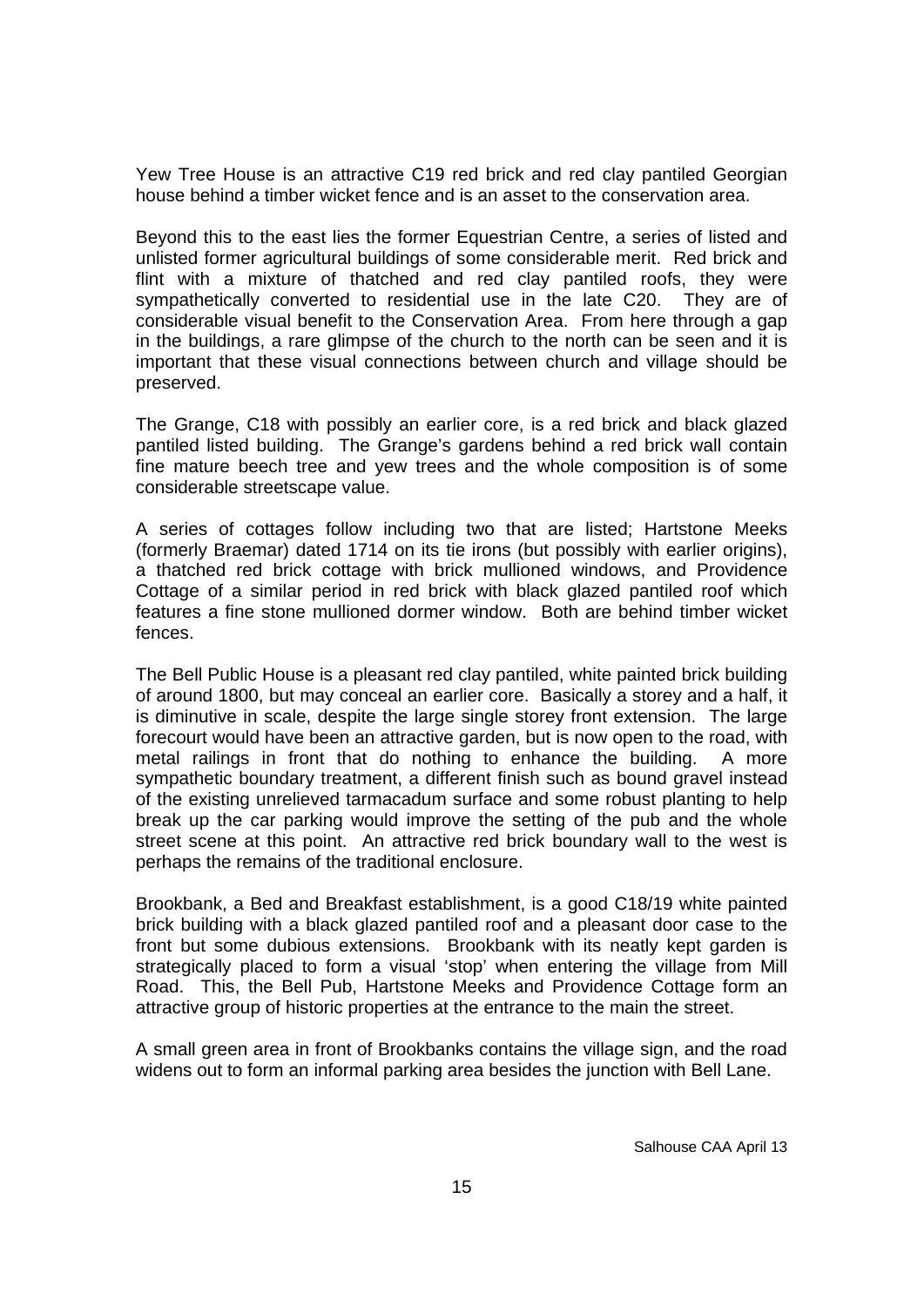On the south side in front of Thornfield, are a modern bus shelter and a telephone box, which are not in appropriate in front of the modern houses on this side of the street.

At the road junction, Lower Street divides to become Bell Lane to the north and Mill Road to the south, The conservation area boundary returns northwards to include all the existing development on Bell Lane and southwards to include the former garage site, where the remaining mill buildings have recently been demolished in preparation for redevelopment for residential use. The former mill buildings on this site were not thought to be worthy of retention and following the granting of planning approval for housing, the site has been cleared. The redevelopment of this site will have a great effect on the character of the conservation area due to its position at a main entrance to the village.

A high standard of design and materials has been secured for this site which forms a gateway into the conservation area.

Willowbank, a C19 house and its garden on the corner with Hall Drive, make a good contribution to the conservation area. Hall Drive leads west off Bell Lane to form a dog-leg crossroads.

## **Bell Lane**

Bell Lane is an extension of Mill Road and leads northwards to the church. The majority of the development is unremarkable C20 with the exception of The Croft on the corner with Hall Drive, and Alexandra Cottage, a red brick, slate roofed estate cottage dating from the mid-C19, which is the last building in the village envelope to the west. The latter sits in a mature garden behind a good, high deciduous hedge containing oak, beech and holly, and the character of this area owes a great deal to the mature hedging on either side of the road.

Beyond the conservation area boundary, Bell Lane rises gently northwards to the church and churchyard, which can be glimpsed between the mature hedges bordering fields up to The Avenue.

#### **Hall Drive**

Leading west from Bell Lane, Hall Drive is a narrow partially made/unmade road connecting to the main drive to Salhouse Hall and a public footpath to another section of the village at Station Road which subsequently gives access to the station*.* 

At the entrance to Hall Drive, mature hedges and trees and a charming naturalised pond on the southern corner mean that it is not immediately apparent that there are more houses here. There is a small seating area and an interpretation panel that alerts people to the presence of the pond. On the north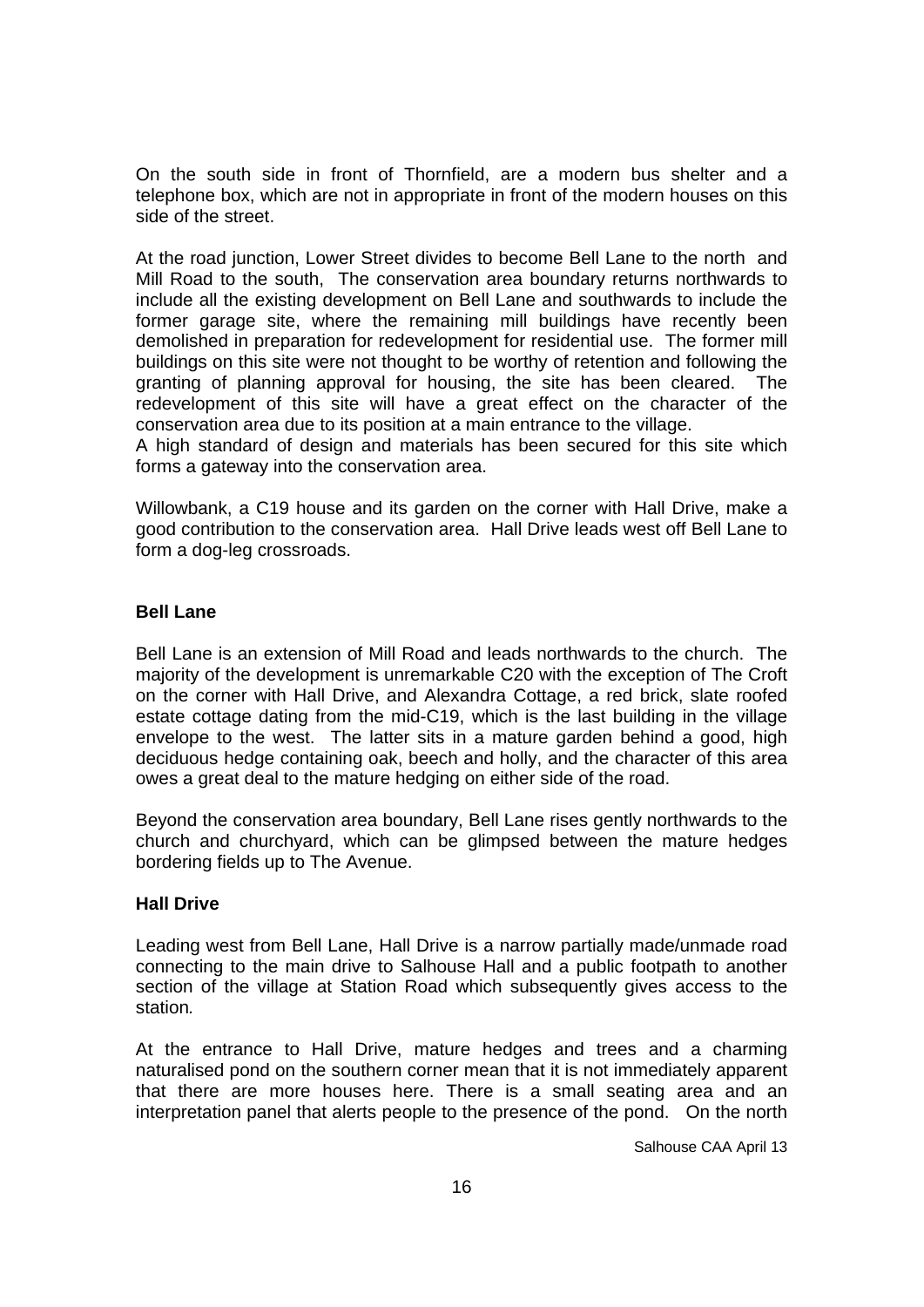corner is The Croft, one of the estate cottages built by the Ward family and a fine C19 red brick house with ornamental brickwork detailing similar to that to be found on Salhouse Hall itself. Before the planting was so mature The Croft must have acted as a visual 'gatehouse' on this connection between the village and the 'big house'. Now, the gable end on Bell Lane is the only obvious view, as property is almost concealed behind a high hedge, mature trees and red brick wall.

Further along Hall Drive, development is sporadic between the mature planting; a mix of C19 estate cottages, most much altered and farm buildings converted to residential use. There are several good red brick boundary walls bounding the north side of the road and a natural pond surrounded by trees to the south. The trees arch over the roadway framing a view of the beginning of the parkland on the north side and open fields to the south, where a recent conversion of barns and farm buildings has been most sympathetically carried out.

Although some of the well intentioned improvements to cottages in Hall Drive are not entirely in sympathetic to their character, the majority are well kept in their cottage gardens. To the south there is an area of land used for the storage of building materials behind a chestnut paling fence which does not accord with its neighbours. Opposite, a semi detached cottage is hidden behind an overgrown garden.

The barn conversions on the left hand side have been carried out to a good standard and were recognised by The Broadland District Council Enhancement Award Scheme as worthy of recognition. The Conservation Area boundary has now been extended to include the rear gardens of these conversions.

Beyond, the road (now a track) continues westwards, eventually becoming a footpath after its junction with the main drive to Salhouse Hall. On the north side, beside a belt of mature woodland, planning permission has been granted for a replacement dwelling; a high standard of design and materials is needed on this site outside the main development of the village.

Looking eastwards from the open farmland, the restraint of the barn conversion mentioned above can be appreciated, in contrast to the rear of a new bungalow on land off Mill Road, where the materials and massing are less successful.

From this part of Hall Drive there is a good view through the trees across the parkland to Salhouse Hall.

#### **Salhouse Main Drive**

The main drive to Salhouse Hall runs north from Norwich Road where a redbrick wall with a good shaped coping and piers with Costessey white brick detailing are in poor condition and in urgent need of repair. This is the only 'public'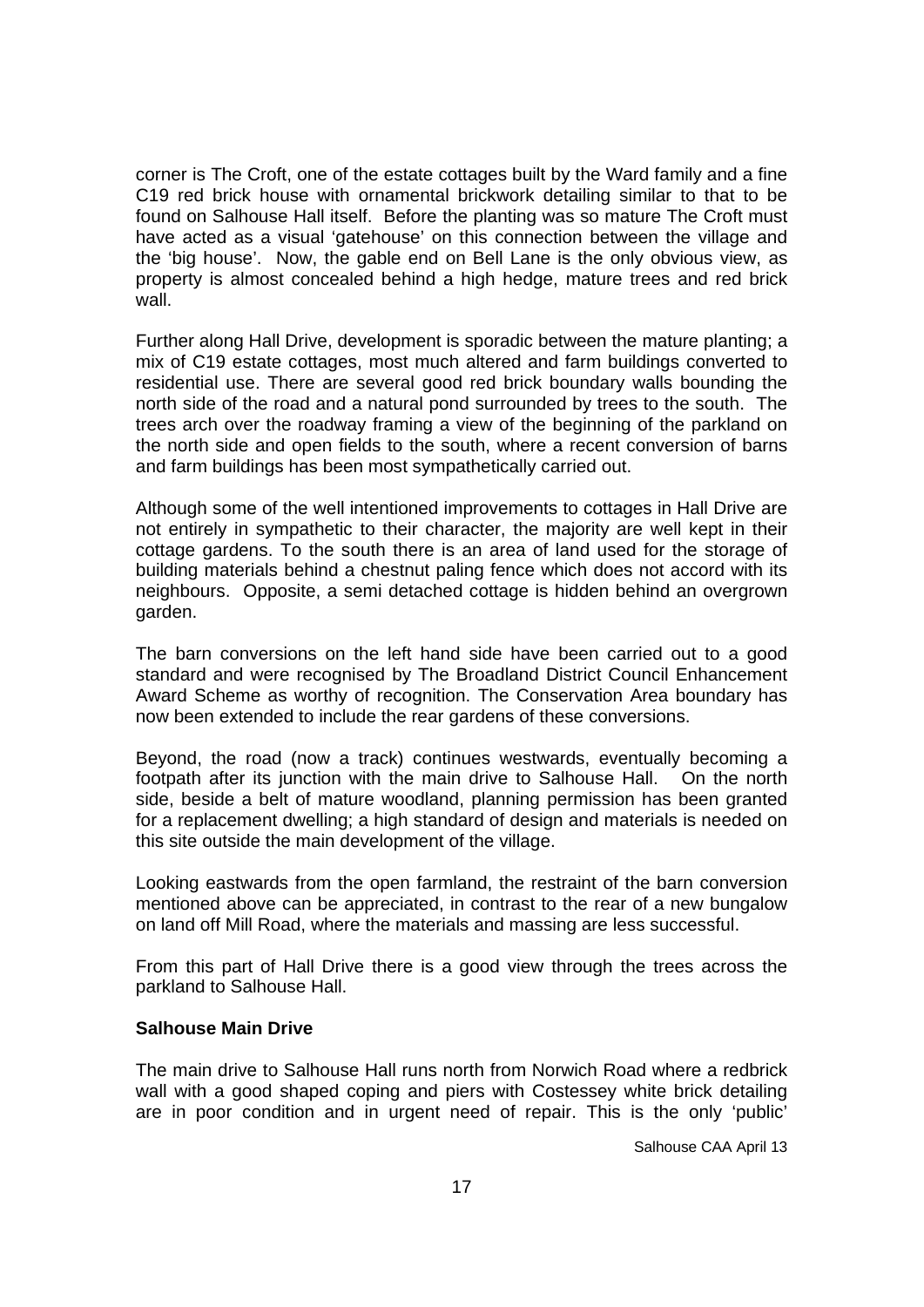indication of the presence of the Hall, but now appears to be a folly, as the drive and the remains of the avenue of trees is so overgrown as to appear to be a narrow copse. The Planning Permission granted for the conversion of Salhouse Hall includes a scheme of repair and restoration of the wall and gate piers as well as this tree lined drive. On the north side of the junction with Hall Drive, the trees are more spaced out. Generally the trees are in poor condition, some are dead and a management plan for them should be agreed with the landowner.

The Main Drive was included in the original conservation area designation of 2003, as it contains many mature trees and forms an intrinsic part of the history of the village as part of the planned parkland. However, the existing boundary along the western edge of the drive excludes part of the historic park. The Conservation Area boundary is now extended to include more of the historic park.

# **Salhouse Hall**

Salhouse Hall is an C18 country house with C19 remodelling and almost certainly an earlier core to the northern range. Red brick with limestone and gault brick detailing and a black glazed pantiled roof, it has an abundance of decoration, with finials, turrets, castellations, and all manner of moulded brick and stonework. To the north and the west of the Hall are a range of purpose built outbuildings in a similarly exuberant style, including a coachhouse, stables, animal shelters and a school room, all are enclosed in a courtyard by a fine castellated red brick, C19 wall with stone and gault brick dressings.

Last occupied around 2000, the Hall and its associated structures were the subject of a feasibility study in conjunction with a local building preservation trust. Subsequently the roofs of the main hall were repaired, but plans for a new use have now been given a new lease of life as the Hall has recently been granted Planning Permission and Listed Building Consent for an imaginative scheme of repair, restoration and conversion. The Hall and its outbuildings can now be converted into 9 houses with associated parking. The scheme aims to restore historic features and parkland while bringing life back to this part of the Conservation Area. The building remains on the Buildings at Risk Register.

The hall sits in mature parkland including many fine specimen trees.

One field separates Hall Drive and the landscape parkland setting of the Hall itself. The boundaries run around immediate parkland surrounding the Hall before returning to include the old Avenue between the Hall and the Church, and the Church itself.

#### **The Avenue**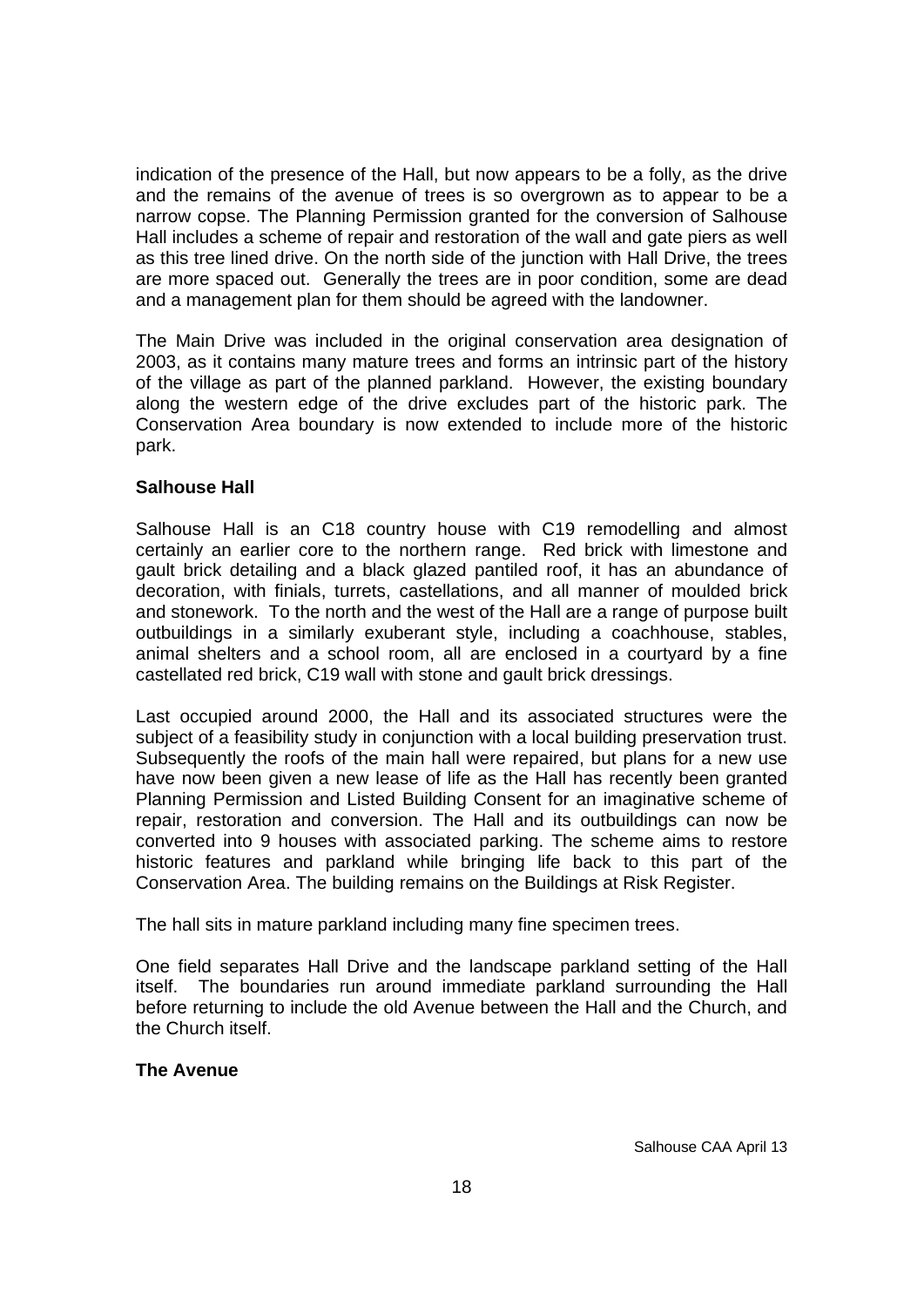The Avenue connects the north east corner of the Salhouse Hall grounds to Bell Lane, emerging opposite the church. It is a reasonable assumption therefore that it was used by the residents at the Hall to access the church, but it is now a public footpath, popular with dog walkers. The avenue of trees was quite sporadic with large gaps especially to the north, but these have now been supplemented with new planting.

## **Church of All Saints.**

The boundary around the church includes the original graveyard, extension to the graveyard and the war memorial fronting the B1140 (Bell Lane). The foot path from the village emerges through high hedges into am informally laid out carpark. The original churchyard is contained within a red brick wall and is accessed through an elaborate lych-gate. The churchyard contains several mature trees. The church dates from the C14 and is built of flint with limestone dressings and a continuous thatched roof over the nave and chancel, abutting a square tower. Internally, the church has many fine features including a C14 north arcade, C16 tracery panels to the pulpit and two C12 grave slabs, evidence that it must have been a relatively wealthy parish. The isolated location of the church is debated earlier in this document, but its position on rising ground allows views across the fields of Lower Street in the shallow valley below, with a backdrop of trees beyond the Norwich Road..

#### **Vicarage Farm & The Lodge Country House Hotel**

To the north of the principal Conservation Area and the village centre is a small satellite area containing a group of dwellings, agricultural buildings and mature trees. Approaching east from Upper Street, Vicarage Farm on the south side is an C18 farmhouse of red brick and black glazed pantiles set away from the road behind a gravelled yard. Flint and brick farm buildings are on the edge of the road beside a contemporary farmstead. Opposite is a pair of C20semi-detached agricultural workers' cottages. Mature deciduous hedging border either side of the road and the boundary of Vicarage Farm is enclosed by mature oak trees. The road verges are steeply banked with mature deciduous hedging to the north side but no hedging to the south side. Further west on the north side is a modern detached house and the Lodge Hotel, a C19 red brick and slate building, (originally built as the Vicarage) set in semi-parkland which adjoins the main Wroxham Road. The parkland contains many good specimen trees including oak, pine, spruce, beech.

#### **Upper Street**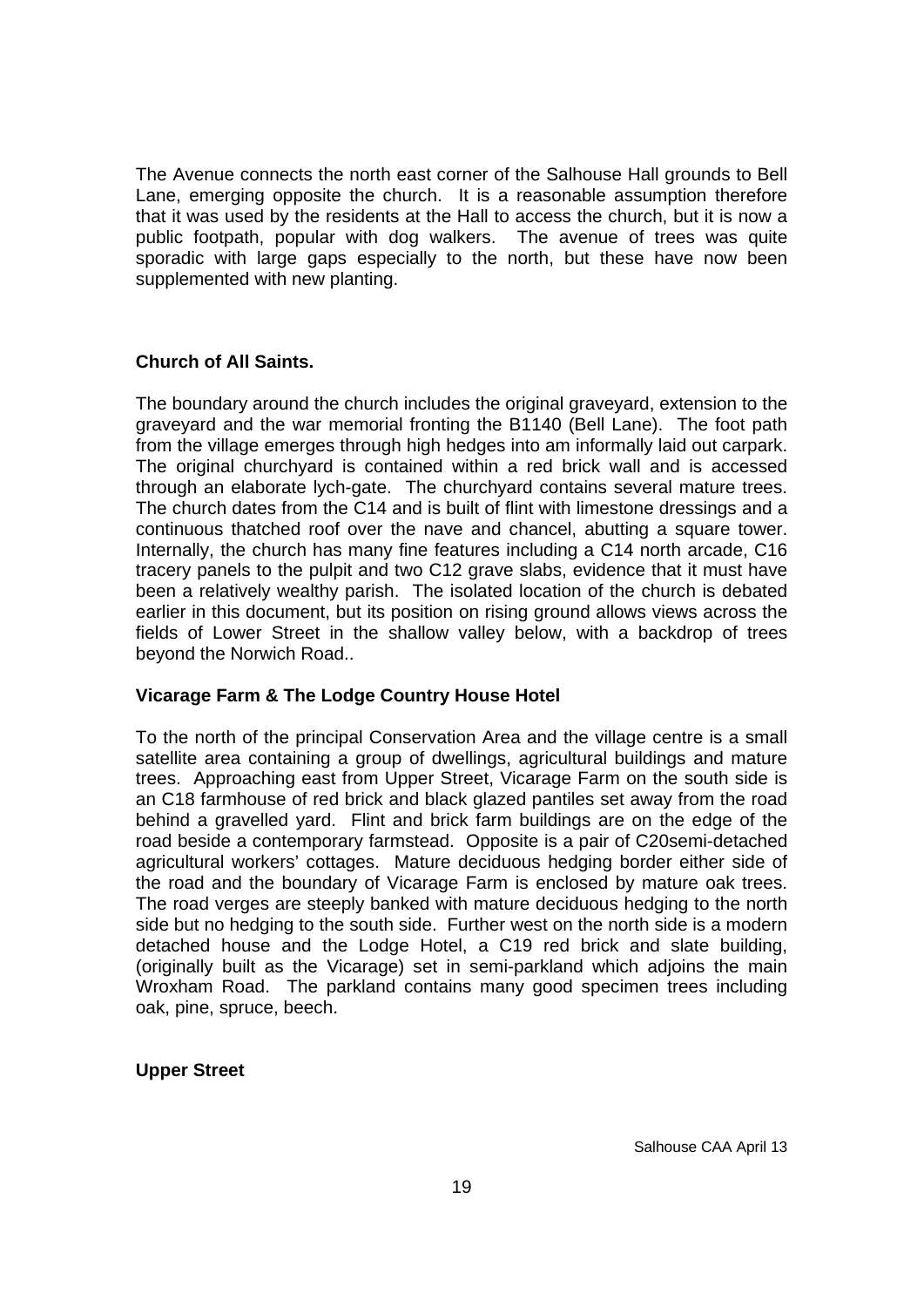## **Upper Street – East**

True to its name, Upper Street is a narrow lane rising gently at an angle from Lower Street to run along a low ridge above the main village and joins Vicarage Road at the entrance to Broad Farm. From the junction with Lower Street modern bungalows face the green on the north side behind a variety of boarded fencing, dwarf walling and conifer hedging. Beyond these, a mixture of C20 and older properties generally present their gables to the road. The Old Barn, The Old Forge and St Benets with its black glazed pantile roof, are interesting buildings, and although much altered are still of amenity value to the Conservation Area. To the south the road is at first tightly defined by the mainly colour washed rear walls of properties facing Lower Street; one wall stands out with red and buff brick laid in a chequerboard pattern. Beyond, the development is again a mix of old and new on the widening triangle of land bordered by Upper and Lower Street. With no pavements on either side, the road edge is defined by red brick walls and fences to the gardens of houses fronting Lower Street. The end of development is marked by the interesting flint and brick rear wall of outbuildings to The Old Bakehouse (facing Lower Street) before agricultural land bordered by thick deciduous and holly hedging on grass banks on both sides of the road leads to the group of buildings around Shrubland Farm.

Overall this section of Upper Street is well maintained, although the stainless steel flue to the rear of East View is rather prominent and the telegraph wires and poles are rather intrusive.

#### **Upper Street west to Shrublands Farm**

The area around Shrublands Farm is one of original hamlets of the village, and it retains a certain discreet identity. Much of the historic settlement remains although many of the buildings have been much altered. Development starts again on the north side, with beside a field gate, and behind a mature hedge, a row of red brick and pantiled agricultural workers' cottages (now one dwelling, No 8) of considerable merit and visual benefit to the Conservation Area. Variations in the building line on the north side of the road provides interest; some cottages have very shallow front gardens, others including three new houses are set back behind thick hedges and generous gardens. An example of the latter is No 20 with its roadside barn, formerly a pair of semi-detached C18 red brick and red clay pantiled cottages and a good example of the local vernacular. Unfortunately the majority of the remaining cottages have lost much of their original character due to replacement windows and extensions.

From the west on the south side Sunrise Cottage built at right angles to the road and much extended and then a series of converted agricultural buildings of varying quality, but all still contributing to the Conservation Area. They generally hug the edge of the road until the red brick garden wall of Shrubland Farm, dating from the C17 and also built of red brick with weather boarded gables and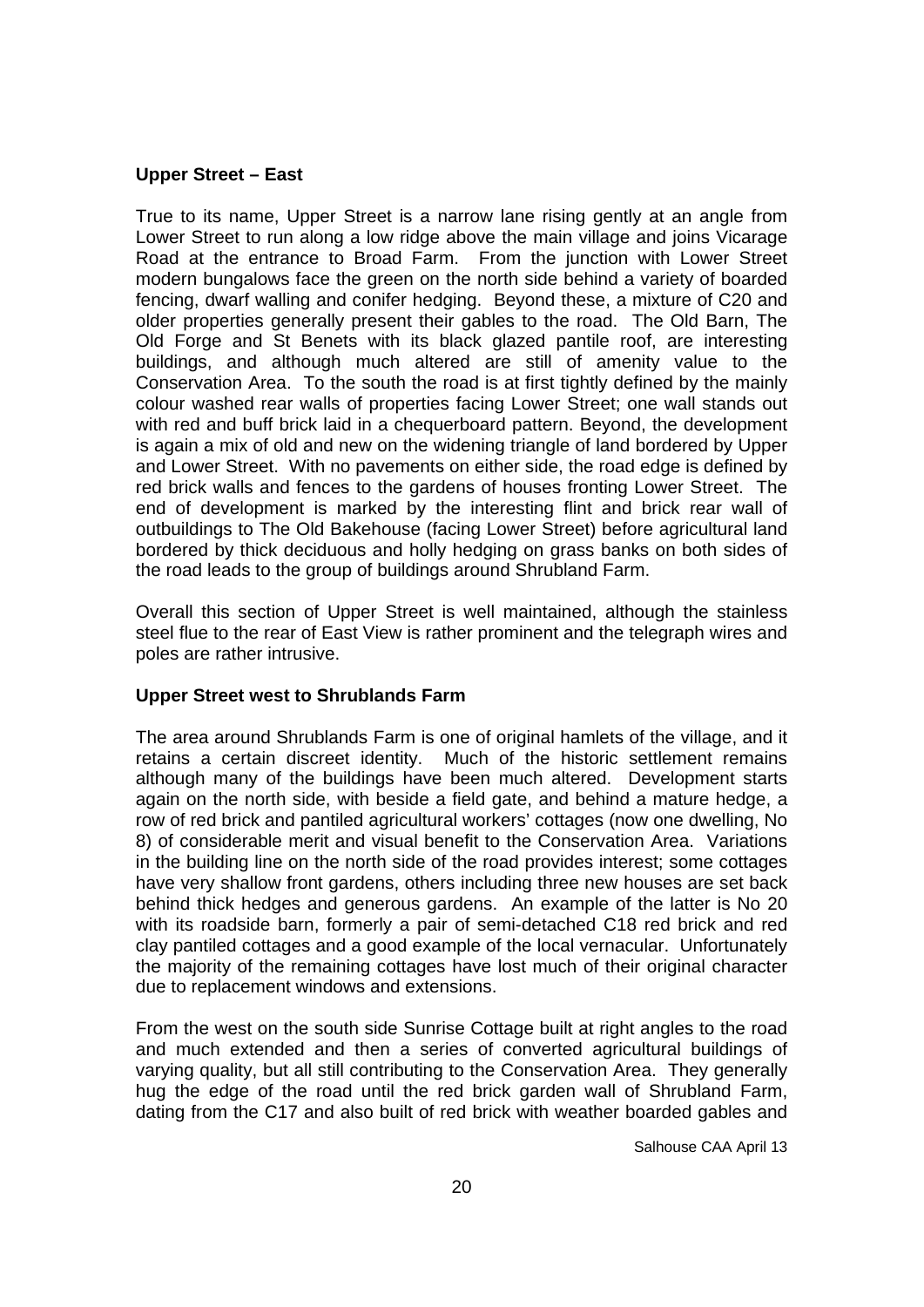a thatched roof. The farmhouse and an adjoining outbuilding are built hard onto the road with few window openings; the main front of the house is very private and shielded by many mature trees on the roadside, including two fine yews at the junction with The Loke. Red brick and clay pantile farm buildings are just visible from The Loke behind a very mature boundary of mixed deciduous planting including wild plums.

Beyond Shrubland Farm at the junction with The Loke there is a small area of green and a duck pond with a bench and mature trees around its edges. An interpretation Board at this point describes the ecology and wildlife of the pond. The Loke slopes down to connect Upper Street with Lower Street. It is a narrow lane with mature deciduous hedging interspersed with large oak trees on either side, and very typical of the leafy feel of the conservation area.

On the north side, almost opposite the junction with The Loke, the conservation area boundary extends beyond the driveway to Broad Farm to include a portion of land enclosed by mature hedging containing several semi-mature trees. Broad Farm is approached via a hedge lined single track road running northwards towards Salhouse Broad. The farmhouse and two barns are listed and form a fine and a well kept group of C17, C18 and C19 buildings.

# **4 Traditional Materials**

The earlier buildings in the conservation area demonstrate the use of a palette of traditional local materials such as red brick, red and black pantiles, thatch, render and flint. Mid C20 developments introduced non traditional materials such as concrete tiles and buff bricks, but in the main the later C20 and early C21 developments have used materials more sympathetic to the local vernacular.

Ground surface materials – the public roads are all surfaced in tarmacadum or asphalt; in the more rural parts of the village the informality of the verges and lack of pavements maintain the rural character of the conservation area. In more built up areas such the western end of Lower Street, the road layout is more formalised with pavements on either side. Gravel is used extensively in private drives and this provides a suitable finish for the character of the conservation area. Some parking areas are finished with asphalt or brick paving and these are visually less successful. Grass is maintained in the public open spaces such as that at the junction of Upper and Lower Street and in front of The Bell Inn and they are generally well maintained.

There is no street lighting in the conservation area; the electricity supply appears to be underground and the absence of overhead electric cables is of great benefit to the character of the village. However the siting of some of the poles carrying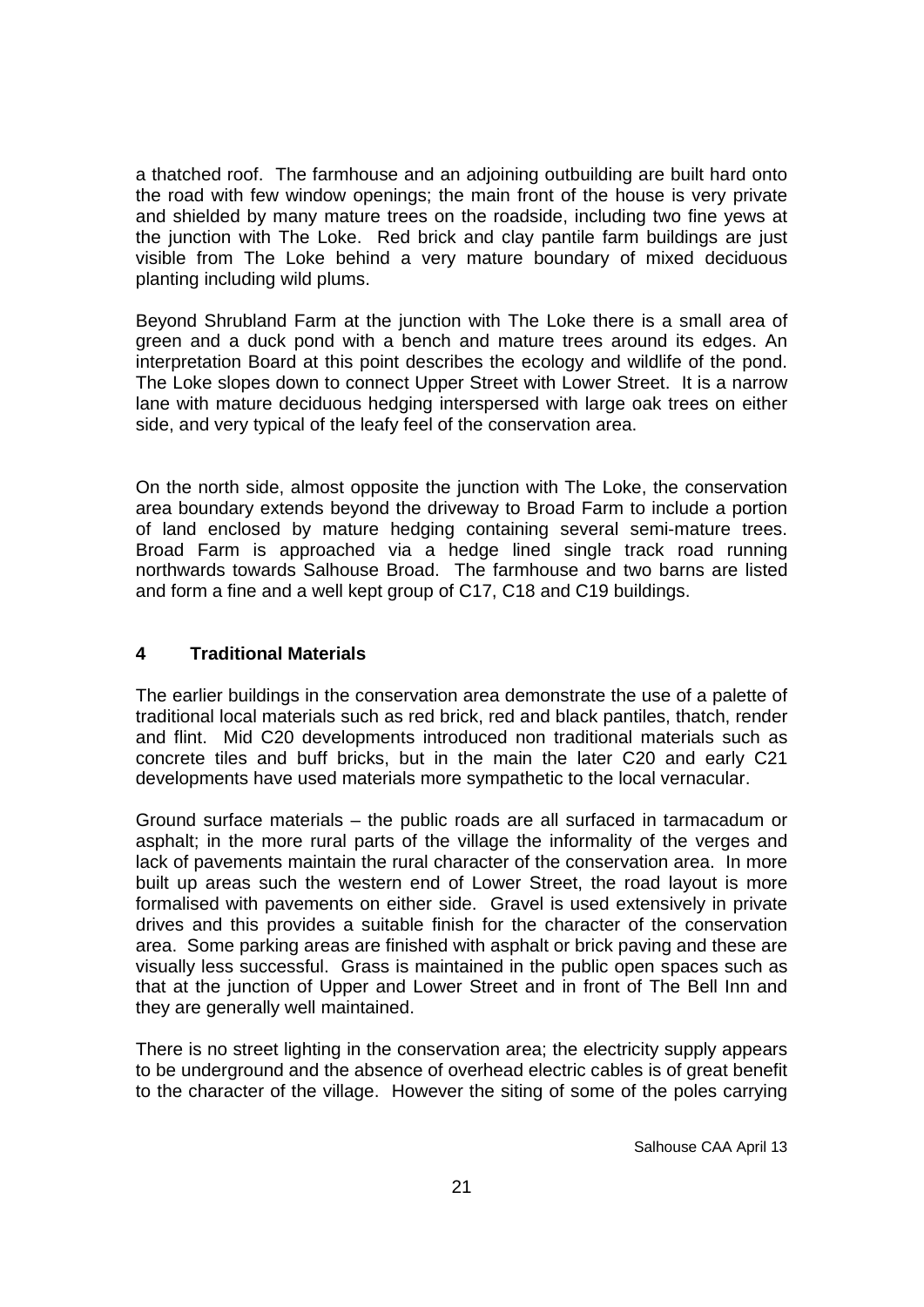telephone wires is unfortunate, such as that on the green at the meeting of Upper and Lower Street.

There is little street furniture in the village  $-$  a few benches by the Broad and beside the pond at Shrublands and telephone boxes opposite The Bell Public House and on Lower Street, a traditional red type would be more appropriate at the latter site. A carved timber village sign is an attractive feature on Bell Corner.

## **5 Trees, hedges and boundary treatments.**

The village has a wealth of mature trees and hedges. Some of these originate from historic copses or field boundaries, such as the mixed thorn hedges at the eastern end of Lower Street. Others have been more recently planted, and in the main the two blend well together, but the use of non indigenous planting in hedges and gardens, particularly the use of leylandii should generally be avoided.

Boundary walls and fences are important, giving the street scene a visual structure. Generally these are in red brick, one exception being the rendered and thatched wall in front of Hollytree Cottage in Lower Street. Where fences have been erected, the traditional timber picket is the style most used. On the whole, solid close boarded or interwoven style fencing is sympathetic with the general character of the conservation area.

#### **6 Things which detract from the character of the area**

#### **Decay or neglect.**

Buildings and gardens are generally very well kept and maintained, and in keeping with rural character of the village.

There are a few areas that show of decay or neglect:

- Salhouse Hall remains without a beneficial use and although some holding repairs have been carried out to the main house, the associated structures are in a poor state of repair. The grounds and driveways are overgrown and neglected, and whilst the main house is largely hidden from public view, the gates and piers on the Norwich Road to the former main drive are very public. A planned maintenance programme for the park landscape and a scheme of repairs to arrest the continuing decay of the subsidiary buildings on the site should be should be put in place whilst a beneficial use is secured for the Hall, grounds and outbuildings.
- Baptist Chapel this is still in regular use, but is in need of maintenance work
- $\blacksquare$  Hall Drive land to south land used for storage activities